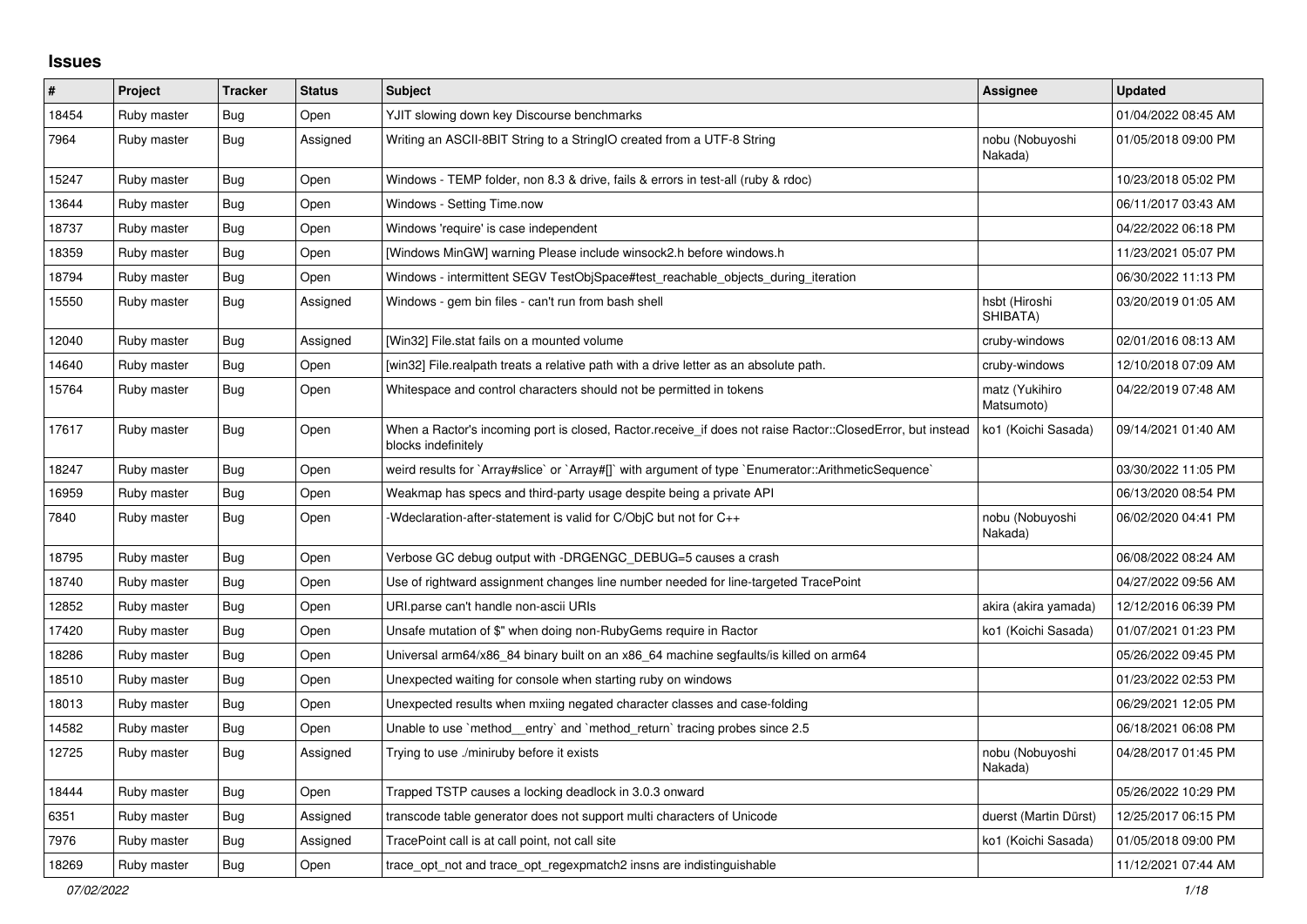| $\vert$ # | Project     | <b>Tracker</b> | <b>Status</b> | Subject                                                                                                        | Assignee                     | <b>Updated</b>      |
|-----------|-------------|----------------|---------------|----------------------------------------------------------------------------------------------------------------|------------------------------|---------------------|
| 18132     | Ruby master | <b>Bug</b>     | Open          | TODO: fix ccan/list thread safety                                                                              |                              | 01/02/2022 08:22 AM |
| 17289     | Ruby master | <b>Bug</b>     | Assigned      | Time#strftime occurs Segmentation Fault on ruby-2.7.2p137                                                      | shyouhei (Shyouhei<br>Urabe) | 11/05/2020 07:57 AM |
| 18144     | Ruby master | <b>Bug</b>     | Open          | Timeout not working while regular expression match is running                                                  |                              | 09/02/2021 07:08 AM |
| 11174     | Ruby master | <b>Bug</b>     | Open          | threads memory leak                                                                                            | ko1 (Koichi Sasada)          | 06/17/2019 03:17 PM |
| 15438     | Ruby master | <b>Bug</b>     | Open          | Threads can't switch faster than TIME_QUANTUM_(NSEC USEC MSEC)                                                 |                              | 03/25/2019 08:53 PM |
| 12689     | Ruby master | <b>Bug</b>     | Open          | Thread isolation of $\frac{6}{3}$ and \$                                                                       |                              | 04/01/2021 08:51 PM |
| 8185      | Ruby master | <b>Bug</b>     | Open          | Thread/fork issue                                                                                              |                              | 12/30/2019 03:00 AM |
| 15072     | Ruby master | <b>Bug</b>     | Open          | thread.c:4356:5: error: implicit declaration of function 'ubf_list_atfork'                                     | normalperson (Eric<br>Wong)  | 09/20/2018 03:32 AM |
| 18797     | Ruby master | <b>Bug</b>     | Open          | Third argument to Regexp.new is a bit broken                                                                   |                              | 05/23/2022 10:11 AM |
| 18763     | Ruby master | <b>Bug</b>     | Open          | The configure option "--with-openssl-dir" has lower precedence than pkg-config                                 |                              | 05/11/2022 11:39 AM |
| 16920     | Ruby master | <b>Bug</b>     | Open          | TestThread#test_signal_at_join fails on aarch64                                                                |                              | 12/07/2021 02:17 PM |
| 14761     | Ruby master | Bug            | Open          | TestThread#test_join_limits hangs up on Solaris 10 with gcc                                                    |                              | 05/16/2018 05:23 AM |
| 16493     | Ruby master | <b>Bug</b>     | Open          | TestThreadQueue#test_thr_kill is flaky on AArch64                                                              |                              | 01/09/2020 09:39 AM |
| 16265     | Ruby master | <b>Bug</b>     | Open          | Test (spec) failure using current MSYS2 tools, related to -fstack-protector and possibly<br>D_FORTIFY_SOURCE=2 |                              | 12/03/2019 03:09 PM |
| 18073     | Ruby master | Bug            | Open          | test/ruby/test_jit.rb: "error: invalid use of '__builtin_va_arg_pack ()" on Ruby 2.7.4 on gcc 4.8.5            |                              | 12/03/2021 03:04 PM |
| 13269     | Ruby master | Bug            | Assigned      | test/readline/test_readline.rb and mingw                                                                       | nobu (Nobuyoshi<br>Nakada)   | 03/13/2017 08:56 AM |
| 18393     | Ruby master | <b>Bug</b>     | Open          | TestReadline#test_interrupt_in_other_thread fails on armv7hl                                                   |                              | 12/07/2021 02:03 PM |
| 14727     | Ruby master | Bug            | Assigned      | TestQueue#test_queue_with_trap always timeout on Windows10                                                     | ko1 (Koichi Sasada)          | 05/01/2018 02:59 AM |
| 4173      | Ruby master | <b>Bug</b>     | Open          | TestProcess#test_wait_and_sigchild DDDDDDDD                                                                    |                              | 03/15/2018 08:29 AM |
| 10580     | Ruby master | Bug            | Open          | TestProcess#test_deadlock_by_signal_at_forking fails on ARM                                                    | akr (Akira Tanaka)           | 12/30/2019 03:00 AM |
| 12500     | Ruby master | Bug            | Open          | TestProcess#test_aspawn_too_long_path fails on mips with "argument too big"                                    |                              | 12/29/2019 10:38 AM |
| 17999     | Ruby master | <b>Bug</b>     | Open          | TestMethod#test_zsuper intermittent timeout error on raspbian10-aarch64 CI                                     |                              | 06/18/2021 01:33 AM |
| 12445     | Ruby master | Bug            | Assigned      | Testing TestIO#test_open_fifo_does_not_block_other_threads results in deadlock on cygwin                       | cruby-cygwin                 | 05/19/2022 08:20 AM |
| 14090     | Ruby master | Bug            | Assigned      | TestGc#test_interrupt_in_finalizer`fails very rarely                                                           | ko1 (Koichi Sasada)          | 12/02/2021 07:24 PM |
| 12473     | Ruby master | <b>Bug</b>     | Assigned      | Test failure on fedora with TestTimeExtension#test_huge_precision                                              | nobu (Nobuyoshi<br>Nakada)   | 04/28/2017 01:45 PM |
| 16492     | Ruby master | Bug            | Open          | TestBugReporter#test_bug_reporter_add test failures                                                            | jaruga (Jun Aruga)           | 08/24/2021 01:12 PM |
| 12442     | Ruby master | <b>Bug</b>     | Assigned      | TestArgf#test_textmode fails on cygwin                                                                         | cruby-cygwin                 | 05/19/2022 08:20 AM |
| 14064     | Ruby master | Bug            | Open          | test-all with and without -j - incorrect assertions and missing test methods                                   |                              | 11/03/2017 10:54 PM |
| 18380     | Ruby master | Bug            | Open          | TestAddressResolve#test socket getnameinfo domain blocking test failures                                       |                              | 12/21/2021 04:22 PM |
| 17680     | Ruby master | <b>Bug</b>     | Open          | tab completion no longer works on irb3.0                                                                       |                              | 03/13/2021 08:06 AM |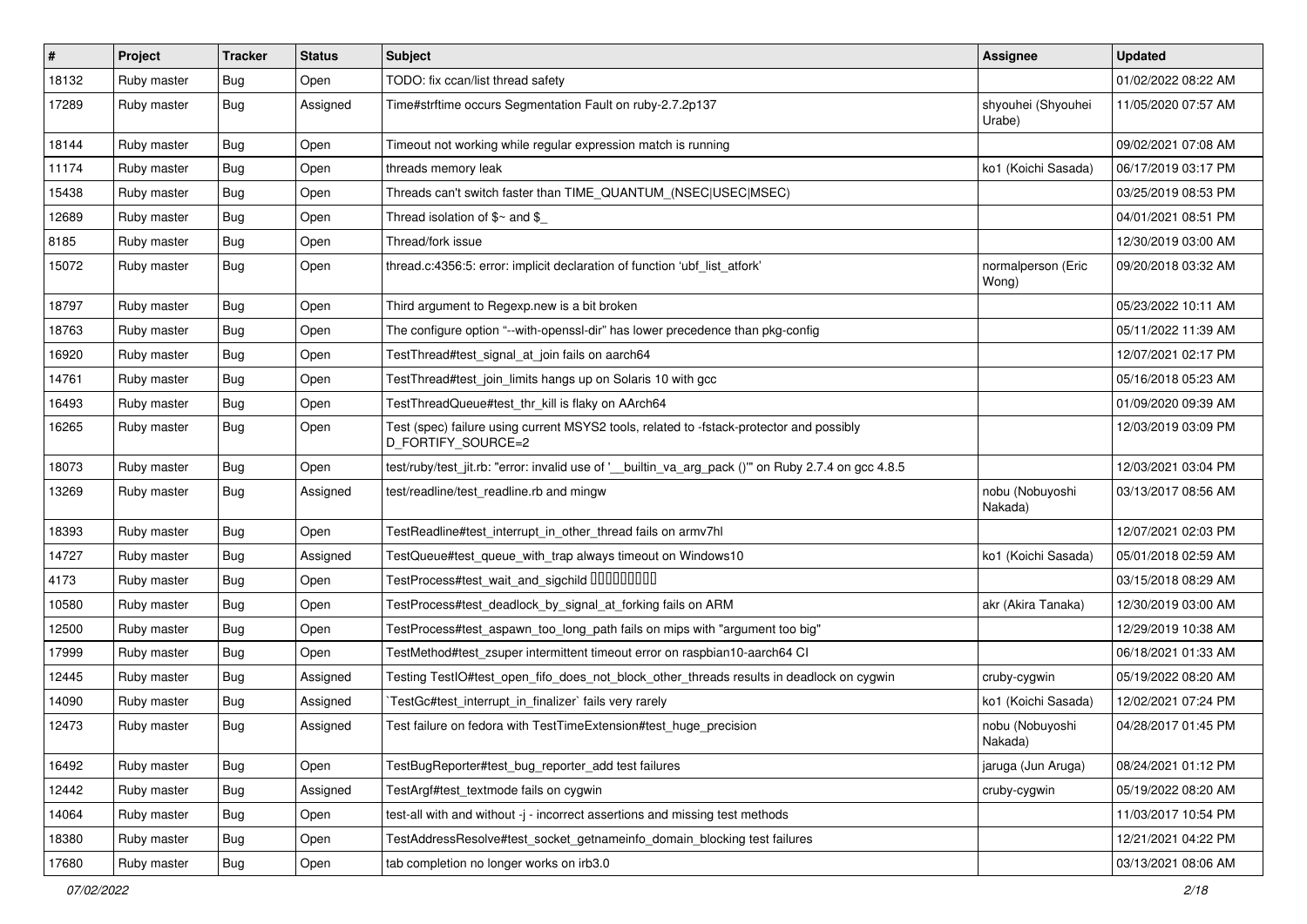| $\vert$ # | Project     | <b>Tracker</b> | <b>Status</b> | Subject                                                                                                                                               | <b>Assignee</b>               | <b>Updated</b>      |
|-----------|-------------|----------------|---------------|-------------------------------------------------------------------------------------------------------------------------------------------------------|-------------------------------|---------------------|
| 14681     | Ruby master | <b>Bug</b>     | Open          | syswrite': stream closed in another thread (IOError)                                                                                                  |                               | 04/22/2018 12:12 AM |
| 4040      | Ruby master | <b>Bug</b>     | Assigned      | SystemStackError with Hash[*a] for Large _a_                                                                                                          | ko1 (Koichi Sasada)           | 12/25/2017 06:14 PM |
| 7742      | Ruby master | Bug            | Open          | System encoding (Windows-1258) is not recognized by Ruby to convert back to UTF-8                                                                     | duerst (Martin Dürst)         | 12/25/2017 06:15 PM |
| 18080     | Ruby master | <b>Bug</b>     | Open          | Syntax error on one-line pattern matching                                                                                                             |                               | 08/18/2021 12:38 AM |
| 18826     | Ruby master | Bug            | Open          | Symbol#to_proc inconsistent, sometimes calls private methods                                                                                          |                               | 06/16/2022 07:27 AM |
| 18886     | Ruby master | Bug            | Open          | Struct aref and aset don't trigger any tracepoints.                                                                                                   | ko1 (Koichi Sasada)           | 06/29/2022 06:05 AM |
| 16927     | Ruby master | <b>Bug</b>     | Open          | String#tr won't return the expected result for some sign with diacritics                                                                              |                               | 06/01/2020 05:24 AM |
| 16497     | Ruby master | <b>Bug</b>     | Assigned      | StringIO#internal_encoding is broken (more severely in 2.7)                                                                                           | nobu (Nobuyoshi<br>Nakada)    | 10/26/2021 04:31 PM |
| 11526     | Ruby master | <b>Bug</b>     | Assigned      | Streaming HTTP requests are not idempotent and should not be retried                                                                                  | naruse (Yui NARUSE)           | 07/01/2019 09:16 PM |
| 14679     | Ruby master | Bug            | Assigned      | StdLib gems should properly specify their dependencies                                                                                                | hsbt (Hiroshi<br>SHIBATA)     | 04/11/2018 01:14 PM |
| 16158     | Ruby master | Bug            | Open          | 'st" Character Sequence In Regex Look-Behind Causes Illegal Pattern Error When Combined With POSIX<br>Bracket Expressions And Case Insensitivity Flag |                               | 09/17/2019 09:37 AM |
| 17926     | Ruby master | <b>Bug</b>     | Open          | spec/ruby/core/file/atime_spec.rb: a random failing test on Travis ppc64le                                                                            |                               | 06/02/2021 04:35 PM |
| 18759     | Ruby master | <b>Bug</b>     | Open          | snapshot-ruby_2_7: test failure on macos-12                                                                                                           |                               | 04/28/2022 12:18 AM |
| 17995     | Ruby master | Bug            | Open          | Slow down when mjit and Ractor are being used at same time                                                                                            | k0kubun (Takashi<br>Kokubun)  | 06/11/2022 04:02 AM |
| 14474     | Ruby master | <b>Bug</b>     | Open          | skip "TestException#test thread signal location" as known bug                                                                                         |                               | 12/10/2018 07:09 AM |
| 11064     | Ruby master | Bug            | Open          | #singleton_methods for objects with special singleton_class returns an empty array                                                                    |                               | 01/31/2022 05:02 AM |
| 11230     | Ruby master | <b>Bug</b>     | Open          | Should rb_struct_s_members() be public API?                                                                                                           |                               | 04/17/2021 05:06 PM |
| 18186     | Ruby master | Bug            | Open          | SEGV with system command - MinGW?                                                                                                                     |                               | 09/22/2021 03:20 PM |
| 14049     | Ruby master | <b>Bug</b>     | Open          | SEGV svn 60401 require relative                                                                                                                       |                               | 10/26/2017 05:25 PM |
| 18818     | Ruby master | <b>Bug</b>     | Open          | SEGV (Fiber scheduler?)                                                                                                                               | ioquatix (Samuel<br>Williams) | 06/06/2022 06:31 PM |
| 17196     | Ruby master | <b>Bug</b>     | Assigned      | Segmentation Fault with Socket#close in Ractors                                                                                                       | ko1 (Koichi Sasada)           | 03/20/2022 01:52 PM |
| 18142     | Ruby master | Bug            | Assigned      | Segmentation fault with Ruby 3.0.2                                                                                                                    | k0kubun (Takashi<br>Kokubun)  | 09/02/2021 07:43 AM |
| 16288     | Ruby master | <b>Bug</b>     | Open          | Segmentation fault with finalizers, threads                                                                                                           |                               | 12/19/2019 07:46 PM |
| 12444     | Ruby master | Bug            | Assigned      | Segmentation fault when running TestException#test_machine_stackoverflow on cygwin                                                                    | cruby-cygwin                  | 05/19/2022 08:20 AM |
| 5334      | Ruby master | Bug            | Assigned      | Segmentation fault in InternetExplorer IServiceProvider interface                                                                                     | suke (Masaki Suketa)          | 12/30/2019 03:00 AM |
| 18034     | Ruby master | <b>Bug</b>     | Assigned      | Segmentation fault fiddle with `--enable-bundled-libffi` and macOS                                                                                    | kou (Kouhei Sutou)            | 11/30/2021 07:39 AM |
| 18412     | Ruby master | <b>Bug</b>     | Open          | Segfault in test_ractor.rb                                                                                                                            |                               | 12/17/2021 04:23 AM |
| 18413     | Ruby master | <b>Bug</b>     | Open          | Segfault in 'ripper/lexer.rb'                                                                                                                         |                               | 12/17/2021 04:49 PM |
| 17799     | Ruby master | <b>Bug</b>     | Open          | Seg fault in rb_class_clear_method_cache                                                                                                              |                               | 12/09/2021 05:39 AM |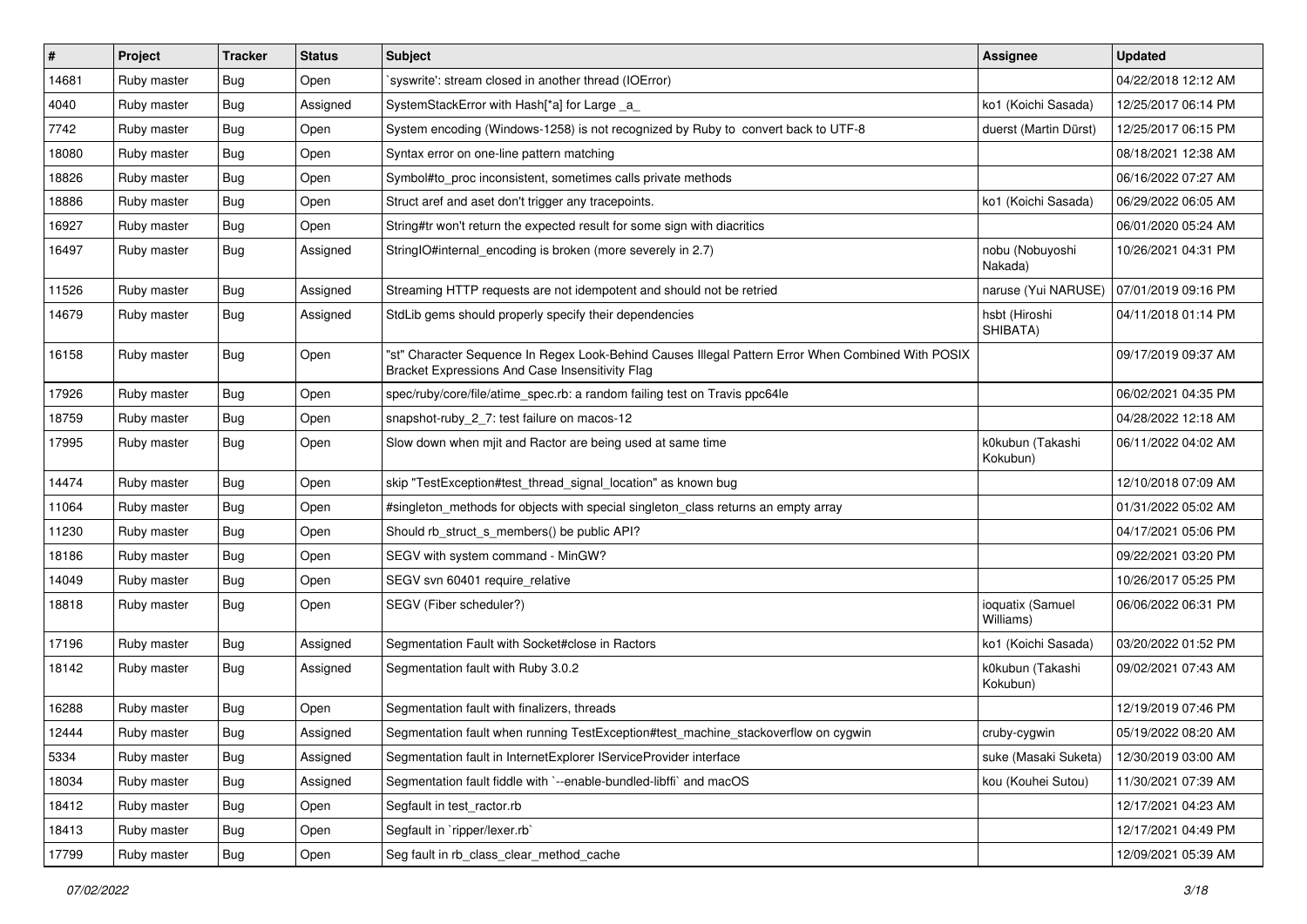| $\sharp$ | Project     | <b>Tracker</b> | <b>Status</b> | Subject                                                                                                                                                            | <b>Assignee</b>                     | <b>Updated</b>      |
|----------|-------------|----------------|---------------|--------------------------------------------------------------------------------------------------------------------------------------------------------------------|-------------------------------------|---------------------|
| 13571    | Ruby master | Bug            | Open          | Script arguments, encoding, windows / MinGW                                                                                                                        |                                     | 11/12/2017 10:53 PM |
| 18002    | Ruby master | Bug            | Open          | s390x: Tests failing without LC_ALL env                                                                                                                            | jaruga (Jun Aruga)                  | 07/12/2021 04:30 PM |
| 5317     | Ruby master | Bug            | Assigned      |                                                                                                                                                                    | nobu (Nobuyoshi<br>Nakada)          | 01/05/2018 09:00 PM |
| 18842    | Ruby master | <b>Bug</b>     | Open          | Ruby's Resolv library does not handle correctly the `NODATA` case                                                                                                  |                                     | 06/19/2022 05:39 PM |
| 16810    | Ruby master | Bug            | Open          | ruby segfaults on s390x with musl libc                                                                                                                             |                                     | 03/05/2021 01:38 AM |
| 16905    | Ruby master | <b>Bug</b>     | Open          | Ruby required to build Ruby on Haiku?                                                                                                                              |                                     | 05/24/2020 08:08 AM |
| 18464    | Ruby master | Bug            | Assigned      | RUBY_INTERNAL_EVENT_NEWOBJ tracepoint causes an interpreter crash when combined with Ractors                                                                       | ko1 (Koichi Sasada)                 | 06/08/2022 08:25 AM |
| 11269    | Ruby master | Bug            | Assigned      | ruby_init_setproctitle() should be called before require_libraries()                                                                                               | kosaki (Motohiro<br>KOSAKI)         | 06/17/2015 03:01 AM |
| 18733    | Ruby master | <b>Bug</b>     | Open          | Ruby GC problems cause performance issue with Ractor                                                                                                               |                                     | 04/15/2022 09:13 AM |
| 18758    | Ruby master | <b>Bug</b>     | Open          | Ruby fails to build on M1 Mac when x86 Homebrew is installed                                                                                                       |                                     | 04/28/2022 03:19 PM |
| 17142    | Ruby master | <b>Bug</b>     | Open          | Ruby fails to build in AIX                                                                                                                                         |                                     | 03/20/2021 07:08 AM |
| 14422    | Ruby master | Bug            | Open          | Ruby configuration options should not be reused for gem builds                                                                                                     |                                     | 03/05/2018 03:32 PM |
| 10436    | Ruby master | <b>Bug</b>     | Open          | ruby -c and ripper inconsistency: m(&nil) {}                                                                                                                       |                                     | 08/27/2019 12:08 AM |
| 18337    | Ruby master | Bug            | Assigned      | Ruby allows zero-width characters in identifiers                                                                                                                   | duerst (Martin Dürst)               | 11/24/2021 09:13 AM |
| 18281    | Ruby master | <b>Bug</b>     | Open          | Ruby 3.1.0: gem uninstall -alx fails to uninstall debug                                                                                                            |                                     | 06/16/2022 01:08 AM |
| 17478    | Ruby master | <b>Bug</b>     | Assigned      | Ruby3.0 is slower than Ruby2.7.2 when parsing a large CSV file                                                                                                     | kou (Kouhei Sutou)                  | 11/24/2021 05:12 AM |
| 17373    | Ruby master | <b>Bug</b>     | Open          | Ruby 3.0 is slower at Discourse bench than Ruby 2.7                                                                                                                |                                     | 01/04/2021 06:47 AM |
| 18457    | Ruby master | <b>Bug</b>     | Open          | ruby 2.7.5 fiddle/types.rb use uint32_t but fiddle/cparser.rb lacks uint32_t                                                                                       |                                     | 01/03/2022 01:00 PM |
| 14418    | Ruby master | <b>Bug</b>     | Open          | ruby 2.5 slow regexp execution                                                                                                                                     |                                     | 12/29/2019 10:34 AM |
| 14387    | Ruby master | Bug            | Open          | Ruby 2.5 <sup>D</sup> Alpine Linux 000000000000 SystemStackError 00000                                                                                             |                                     | 04/21/2020 03:13 PM |
| 9507     | Ruby master | <b>Bug</b>     | Open          | Ruby 2.1.0 is broken on ARMv5: tried to create Proc object without a block                                                                                         | charliesome (Charlie<br>Somerville) | 01/05/2018 09:00 PM |
| 17037    | Ruby master | <b>Bug</b>     | Open          | rounding of Rational#to_f                                                                                                                                          |                                     | 08/26/2020 03:54 AM |
| 13864    | Ruby master | <b>Bug</b>     | Assigned      | Rinda multicast test failures due to missing default route                                                                                                         | seki (Masatoshi Seki)               | 08/17/2021 07:16 AM |
| 13513    | Ruby master | Bug            | Assigned      | Resolv::DNS::Message.decode hangs after detecting truncation in UDP messages                                                                                       | akr (Akira Tanaka)                  | 03/08/2021 11:35 PM |
| 18355    | Ruby master | <b>Bug</b>     | Assigned      | require("pathname") within rack application chnages behaviors of Pathname methods, such as absolute?()<br>when there are two versions of 'pathname' gem installed. | hsbt (Hiroshi<br>SHIBATA)           | 11/30/2021 08:01 AM |
| 15993    | Ruby master | Bug            | Open          | 'require' doesn't work if there are Cyrillic chars in the path to Ruby dir                                                                                         |                                     | 07/09/2021 04:08 PM |
| 18608    | Ruby master | <b>Bug</b>     | Open          | 'require': cannot load such file -- ripper (LoadError) after 'make distclean'                                                                                      |                                     | 05/27/2022 04:10 AM |
| 18751    | Ruby master | <b>Bug</b>     | Open          | Regression on master for Method#== when comparing public with private method                                                                                       |                                     | 05/18/2022 01:27 AM |
| 16776    | Ruby master | <b>Bug</b>     | Assigned      | Regression in coverage library                                                                                                                                     | ko1 (Koichi Sasada)                 | 11/24/2021 07:26 AM |
| 13671    | Ruby master | <b>Bug</b>     | Assigned      | Regexp with lookbehind and case-insensitivity raises RegexpError only on strings with certain characters                                                           | duerst (Martin Dürst)               | 11/30/2021 04:42 AM |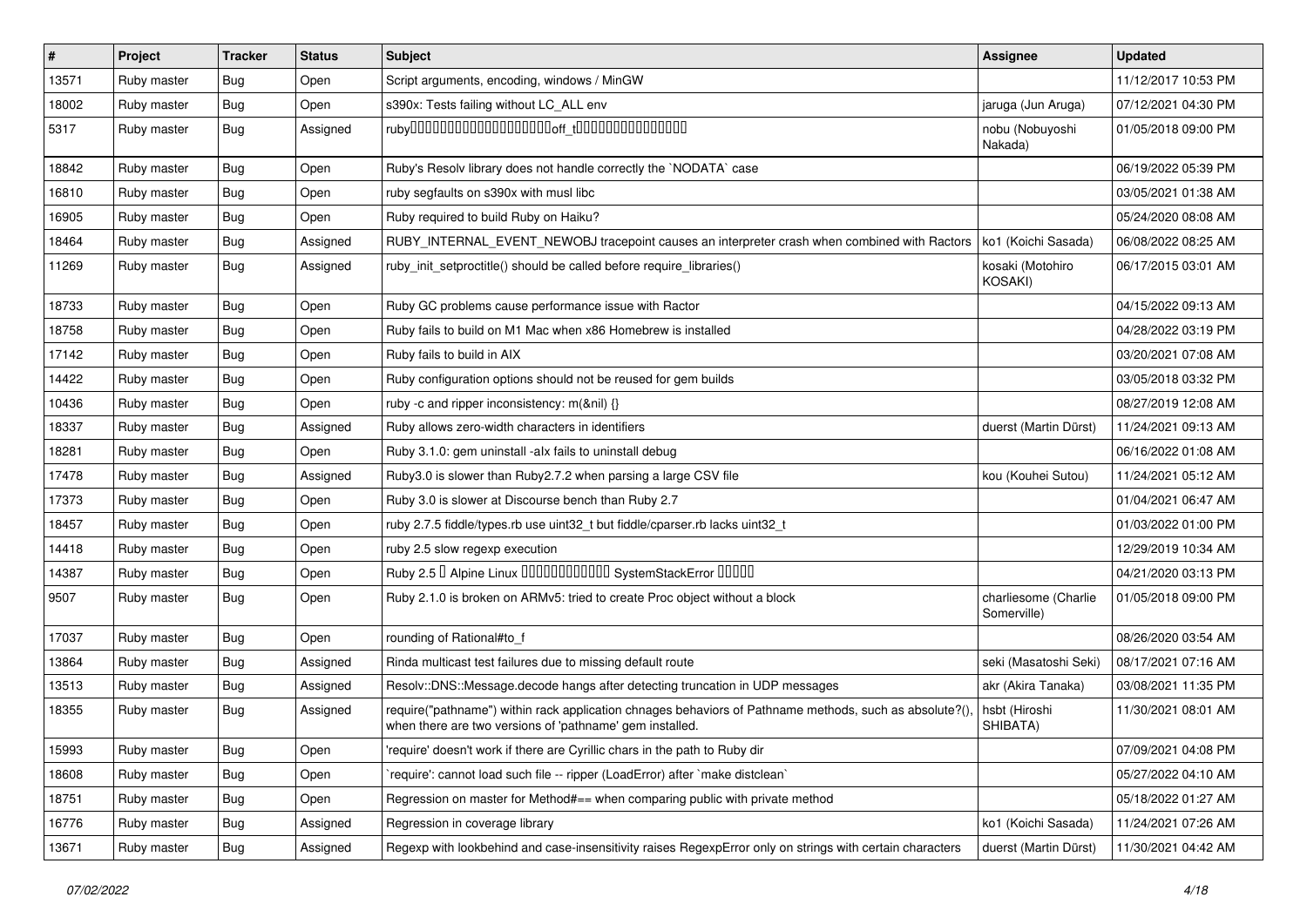| $\sharp$ | Project     | <b>Tracker</b> | <b>Status</b> | <b>Subject</b>                                                                                                        | Assignee                     | Updated             |
|----------|-------------|----------------|---------------|-----------------------------------------------------------------------------------------------------------------------|------------------------------|---------------------|
| 8444     | Ruby master | Bug            | Open          | Regexp vars $\frac{6}{5}$ and friends are not thread local                                                            | ko1 (Koichi Sasada)          | 07/30/2019 07:38 AM |
| 18009    | Ruby master | Bug            | Open          | Regexps \w and \W with /i option and /u option produce inconsistent results under nested negation and<br>intersection |                              | 06/28/2021 09:09 AM |
| 18686    | Ruby master | Bug            | Open          | Regexp supporting unexpected age properties in Ruby < 3.2                                                             |                              | 04/08/2022 06:52 PM |
| 16145    | Ruby master | Bug            | Open          | regexp match error if mixing /i, character classes, and utf8                                                          |                              | 09/06/2019 05:52 AM |
| 14364    | Ruby master | Bug            | Open          | Regexp last match variable in procs                                                                                   |                              | 09/14/2018 05:28 AM |
| 14838    | Ruby master | Bug            | Open          | RegexpError with double "s" in look-behind assertion in case-insensitive unicode regexp                               |                              | 06/09/2018 04:04 PM |
| 11704    | Ruby master | <b>Bug</b>     | Assigned      | Refinements only get "used" once in loop                                                                              | matz (Yukihiro<br>Matsumoto) | 04/14/2016 02:45 AM |
| 14083    | Ruby master | Bug            | Open          | Refinement in block calling incorrect method                                                                          |                              | 11/05/2017 07:36 PM |
| 18799    | Ruby master | Bug            | Open          | Refinement#import_methods vs attr_reader                                                                              |                              | 05/25/2022 06:50 AM |
| 15428    | Ruby master | <b>Bug</b>     | Open          | Refactor Proc#>> and #<<                                                                                              |                              | 08/20/2021 06:31 PM |
| 7859     | Ruby master | <b>Bug</b>     | Assigned      | Readline: Incorrect arrow key behavior in vi_editing_mode insert mode with Readline 6.2                               | kouji (Kouji Takao)          | 12/25/2017 06:15 PM |
| 18456    | Ruby master | Bug            | Open          | rdoc non-determinism: module includes can be added once or twice to generated .ri                                     |                              | 01/01/2022 11:16 PM |
| 18472    | Ruby master | Bug            | Open          | rb_w32_map_errno is not found on Ruby-3.1.0                                                                           |                              | 01/13/2022 09:59 AM |
| 18492    | Ruby master | Bug            | Open          | 'rb_rescue2' inside 'rb_protect' segfaults on Windows                                                                 |                              | 01/14/2022 03:17 PM |
| 18257    | Ruby master | Bug            | Open          | rb_mRubyVMFrozenCore is broken by GC run                                                                              |                              | 02/10/2022 12:36 PM |
| 18473    | Ruby master | Bug            | Open          | Raw data in Socket:: Option#inspect on Amazon Linux 2                                                                 |                              | 01/11/2022 02:13 PM |
| 18580    | Ruby master | Bug            | Open          | Range#include? inconsistency for beginless String ranges                                                              |                              | 03/09/2022 10:22 PM |
| 17826    | Ruby master | Bug            | Assigned      | Ractor#take hangs if used in multiple Threads                                                                         | ko1 (Koichi Sasada)          | 12/15/2021 01:30 PM |
| 18760    | Ruby master | <b>Bug</b>     | Open          | Ractors vs "skynet" microbenchmark                                                                                    |                              | 05/02/2022 11:36 PM |
| 18258    | Ruby master | Bug            | Open          | Ractor shareable? can be slow and mutates internal object flags.                                                      | ko1 (Koichi Sasada)          | 10/21/2021 08:58 AM |
| 18816    | Ruby master | Bug            | Open          | Ractor segfaulting MacOS 12.4 (aarch64 / M1 processor)                                                                |                              | 06/13/2022 01:46 PM |
| 17678    | Ruby master | Bug            | Assigned      | Ractors do not restart after fork                                                                                     | ko1 (Koichi Sasada)          | 03/09/2021 12:42 AM |
| 17624    | Ruby master | <b>Bug</b>     | Open          | Ractor.receive is not thread-safe                                                                                     | ko1 (Koichi Sasada)          | 09/14/2021 01:40 AM |
| 17998    | Ruby master | <b>Bug</b>     | Assigned      | ractor: process hanging (with ractors initialized, but not being used)                                                | ko1 (Koichi Sasada)          | 12/02/2021 08:17 PM |
| 17506    | Ruby master | Bug            | Open          | Ractor isolation broken by ThreadGroup                                                                                |                              | 01/03/2021 08:05 PM |
| 17543    | Ruby master | <b>Bug</b>     | Open          | Ractor isolation broken by `self` in shareable proc                                                                   | ko1 (Koichi Sasada)          | 01/29/2021 03:06 PM |
| 18129    | Ruby master | Bug            | Open          | Ractor-incompatible global variables can be accessed through alias                                                    |                              | 08/23/2021 10:08 PM |
| 17679    | Ruby master | <b>Bug</b>     | Assigned      | Ractor incoming channel can consume unlimited resources                                                               | ko1 (Koichi Sasada)          | 06/30/2022 10:49 AM |
| 18119    | Ruby master | <b>Bug</b>     | Open          | Ractor crashes when instantiating classes                                                                             | ko1 (Koichi Sasada)          | 09/14/2021 01:42 AM |
| 18024    | Ruby master | <b>Bug</b>     | Assigned      | Ractor crashes when connections are closed in multiple Ractors                                                        | ko1 (Koichi Sasada)          | 12/14/2021 04:41 PM |
| 17677    | Ruby master | <b>Bug</b>     | Assigned      | Ractor crashes fork when blocking                                                                                     | ko1 (Koichi Sasada)          | 03/09/2021 12:42 AM |
| 17359    | Ruby master | <b>Bug</b>     | Open          | Ractor copy mode is not Ractor-safe                                                                                   | ko1 (Koichi Sasada)          | 12/02/2020 05:42 PM |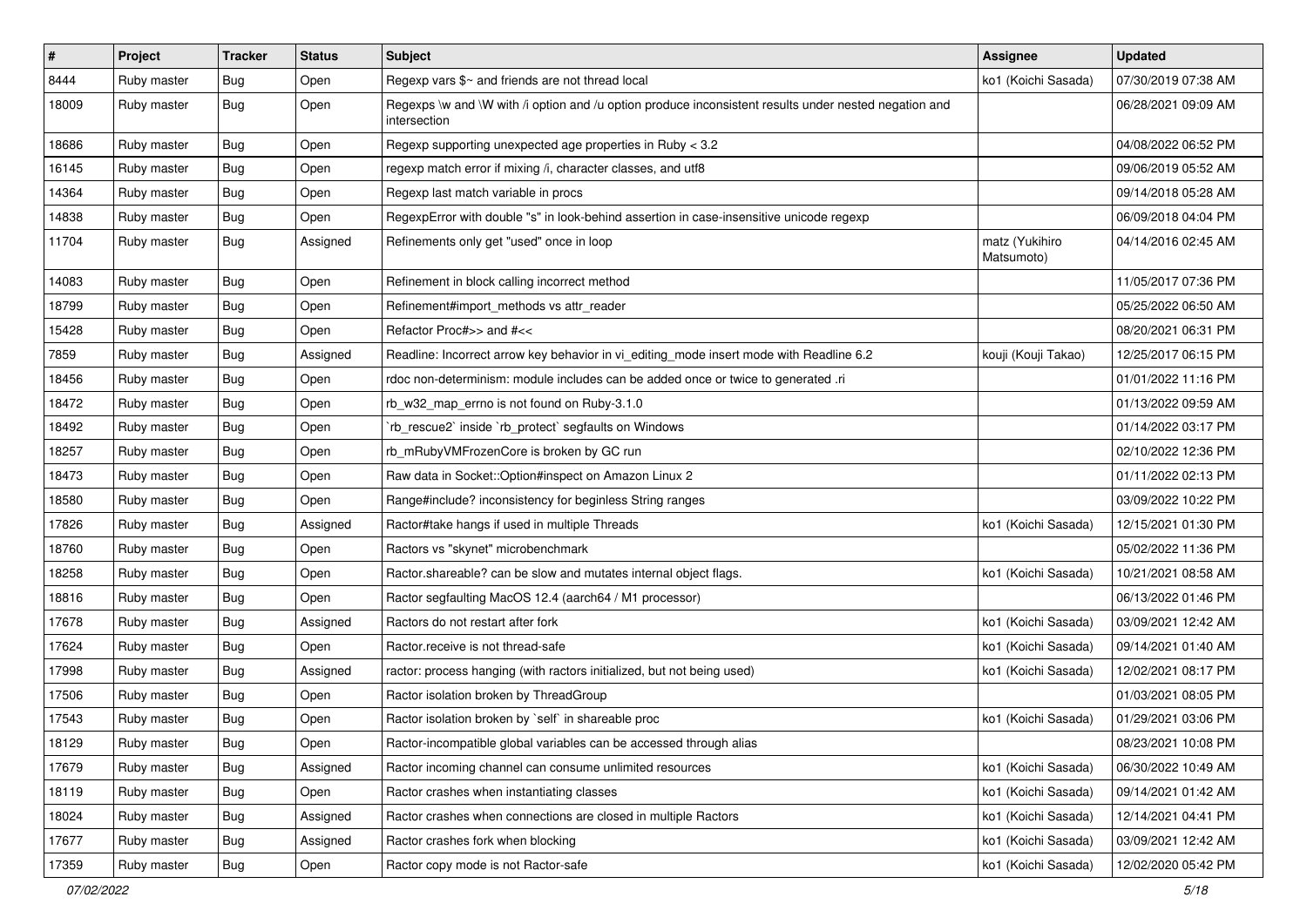| #     | <b>Project</b> | <b>Tracker</b> | <b>Status</b> | <b>Subject</b>                                                                                        | <b>Assignee</b>               | <b>Updated</b>      |
|-------|----------------|----------------|---------------|-------------------------------------------------------------------------------------------------------|-------------------------------|---------------------|
| 17180 | Ruby master    | Bug            | Open          | Ractor and constant referencing                                                                       |                               | 09/20/2020 05:43 PM |
| 18782 | Ruby master    | <b>Bug</b>     | Open          | Race conditions in autoload when loading the same feature with multiple threads.                      |                               | 05/18/2022 09:22 PM |
| 10128 | Ruby master    | <b>Bug</b>     | Open          | Quoting problem for arguments of Kernel.system, Kernel.exec on Windows                                | cruby-windows                 | 12/30/2019 03:00 AM |
| 17146 | Ruby master    | <b>Bug</b>     | Open          | Queue operations are allowed after it is frozen                                                       |                               | 10/20/2021 08:32 PM |
| 17774 | Ruby master    | Bug            | Open          | Quantified empty group causes regex to fail                                                           |                               | 10/13/2021 04:43 PM |
| 18036 | Ruby master    | <b>Bug</b>     | Open          | Pthread fibers become invalid on fork - different from normal fibers.                                 | ioquatix (Samuel<br>Williams) | 08/19/2021 07:05 AM |
| 7968  | Ruby master    | Bug            | Assigned      | Poor UDPS ocket#send performance in ruby 2.0.0 on windows                                             | cruby-windows                 | 10/23/2017 12:23 AM |
| 18572 | Ruby master    | Bug            | Assigned      | Performance regression when invoking refined methods                                                  | ko1 (Koichi Sasada)           | 02/10/2022 12:48 AM |
| 17925 | Ruby master    | <b>Bug</b>     | Open          | Pattern matching syntax using semicolon one-line                                                      |                               | 06/04/2021 03:08 PM |
| 15263 | Ruby master    | <b>Bug</b>     | Open          | [PATCH] vm_trace.c (postponed_job_register): only hit main thread                                     | ko1 (Koichi Sasada)           | 10/27/2018 11:35 PM |
| 15310 | Ruby master    | <b>Bug</b>     | Open          | [PATCH] thread pthread.c: close race from UBF TIMER and non-GVL-releasing thread                      |                               | 11/20/2018 12:50 AM |
| 15386 | Ruby master    | <b>Bug</b>     | Open          | [PATCH] io.c (rb_io_check_char_readable): do not io_fflush buffered sockets                           |                               | 12/06/2018 11:38 AM |
| 18883 | Ruby master    | <b>Bug</b>     | Open          | parse.y: trailing comma cannot coexist with star                                                      |                               | 06/28/2022 07:25 AM |
| 18878 | Ruby master    | <b>Bug</b>     | Open          | parse.y: Foo::Bar {} is inconsistently rejected                                                       |                               | 06/28/2022 03:38 AM |
| 18731 | Ruby master    | Bug            | Open          | Parallel test-all sometimes does not run at all some tests                                            |                               | 04/23/2022 12:58 PM |
| 18783 | Ruby master    | <b>Bug</b>     | Open          | OptionParser should recognize "-" as an optional argument                                             |                               | 05/19/2022 12:15 AM |
| 12582 | Ruby master    | <b>Bug</b>     | Assigned      | OpenSSL Authenticated Encryption should check for tag length                                          | rhenium (Kazuki<br>Yamaguchi) | 04/28/2017 01:45 PM |
| 18651 | Ruby master    | Bug            | Open          | oob access in CP51932 -> CP50220 transcoder                                                           | akr (Akira Tanaka)            | 03/23/2022 01:17 PM |
| 11582 | Ruby master    | <b>Bug</b>     | Open          | On Solaris, Rational#** returns -Infinity for Rational(0) when passed a negative Float                |                               | 10/13/2015 03:12 AM |
| 12506 | Ruby master    | <b>Bug</b>     | Assigned      | On cygwin, Feature #5994 does not work                                                                | cruby-cygwin                  | 05/19/2022 08:20 AM |
| 18837 | Ruby master    | Bug            | Open          | Not possible to evaluate expression with numbered parameters in it                                    |                               | 06/17/2022 12:48 PM |
| 18666 | Ruby master    | Bug            | Open          | No rule to make target 'yaml/yaml.h', needed by 'api.o'                                               | hsbt (Hiroshi<br>SHIBATA)     | 03/29/2022 11:17 AM |
| 18518 | Ruby master    | <b>Bug</b>     | Open          | NoMemoryError + [FATAL] failed to allocate memory for twice 1 << large                                |                               | 01/28/2022 01:40 PM |
| 12436 | Ruby master    | Bug            | Assigned      | newline argument of File.open seems not respected on Windows                                          | nobu (Nobuyoshi<br>Nakada)    | 10/25/2021 09:07 AM |
| 18661 | Ruby master    | <b>Bug</b>     | Open          | Net::HTTP behavior changed between 2.6 and 3.1 on windows.                                            |                               | 03/25/2022 01:57 PM |
| 18658 | Ruby master    | <b>Bug</b>     | Open          | Need openssl 3 support for Ubuntu 22.04 (Ruby 2.7.x and 3.0.x)                                        | rhenium (Kazuki<br>Yamaguchi) | 05/30/2022 08:06 PM |
| 11438 | Ruby master    | <b>Bug</b>     | Open          | native_thread_init_stack() get machine.stack_start unequal to thread's stack start address, x86 win32 | cruby-windows                 | 08/13/2015 07:31 AM |
| 17667 | Ruby master    | <b>Bug</b>     | Open          | Module#name needs synchronization                                                                     | ko1 (Koichi Sasada)           | 03/02/2021 07:31 AM |
| 17354 | Ruby master    | <b>Bug</b>     | Open          | Module#const source location is misleading for constants awaiting autoload                            |                               | 03/26/2021 05:56 PM |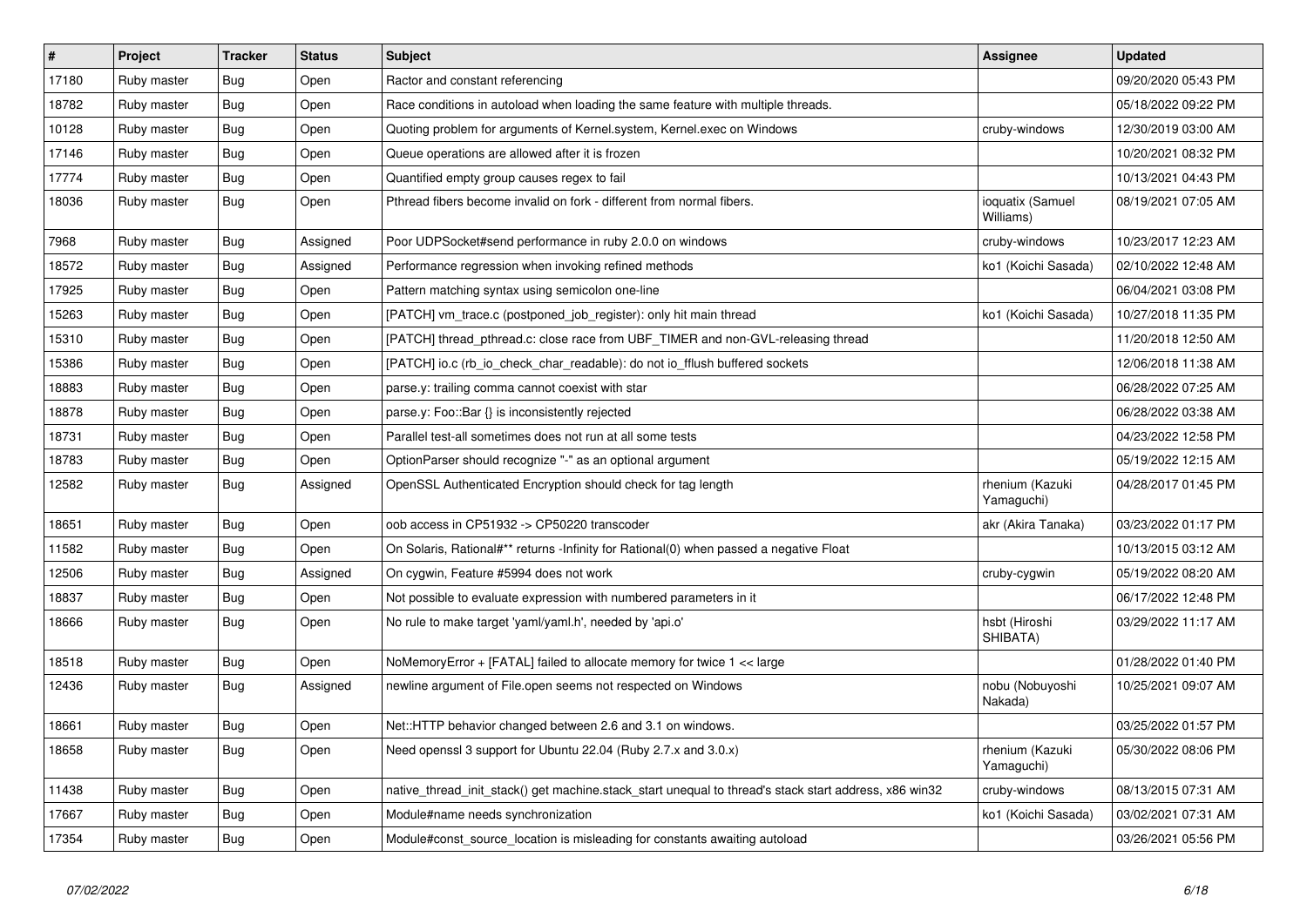| $\sharp$ | Project     | <b>Tracker</b> | <b>Status</b> | Subject                                                                                                           | Assignee                      | <b>Updated</b>      |
|----------|-------------|----------------|---------------|-------------------------------------------------------------------------------------------------------------------|-------------------------------|---------------------|
| 17578    | Ruby master | <b>Bug</b>     | Assigned      | mkmf experimental C++ Support                                                                                     | nobu (Nobuyoshi<br>Nakada)    | 01/27/2021 03:51 AM |
| 9760     | Ruby master | <b>Bug</b>     | Open          | mkmf does not allow for linking against custom libraries when a system library is present                         |                               | 05/24/2016 08:11 AM |
| 15599    | Ruby master | <b>Bug</b>     | Open          | Mixing autoload and require causes deadlock and incomplete definition.                                            |                               | 02/12/2019 01:40 PM |
| 8299     | Ruby master | <b>Bug</b>     | Assigned      | Minor error in float parsing                                                                                      | nobu (Nobuyoshi<br>Nakada)    | 12/30/2019 03:00 AM |
| 14480    | Ruby master | <b>Bug</b>     | Open          | miniruby crashing when compiled with -O2 or -O1 on aarch64                                                        |                               | 02/23/2021 10:35 AM |
| 13542    | Ruby master | <b>Bug</b>     | Open          | MinGW trunk Builds - Summary of Issues                                                                            |                               | 05/19/2017 07:04 PM |
| 13485    | Ruby master | <b>Bug</b>     | Open          | MinGW TestEnumerable#test callcc SEGV info                                                                        |                               | 04/19/2017 04:17 PM |
| 13500    | Ruby master | <b>Bug</b>     | Open          | MinGW TestArity#test_proc_err_mess stops testing                                                                  |                               | 04/26/2017 03:27 PM |
| 13298    | Ruby master | <b>Bug</b>     | Assigned      | mingw SEGV TestEnumerable#test_callcc                                                                             | nobu (Nobuyoshi<br>Nakada)    | 06/04/2021 03:41 AM |
| 14957    | Ruby master | <b>Bug</b>     | Open          | MinGW, gcc 8.2.0, bootstraptest test_thread.rb - failure ?                                                        |                               | 08/03/2018 02:46 PM |
| 14906    | Ruby master | Bug            | Open          | MinGW failure - TestIO#test_copy_stream_no_busy_wait                                                              |                               | 07/12/2018 03:52 AM |
| 7892     | Ruby master | <b>Bug</b>     | Open          | MIME encoding bug of NKF.nkf                                                                                      | naruse (Yui NARUSE)           | 12/25/2017 06:15 PM |
| 17513    | Ruby master | <b>Bug</b>     | Open          | Methods of shareable objects and UnboundMethods should be shareable                                               | ko1 (Koichi Sasada)           | 01/06/2021 08:53 PM |
| 18553    | Ruby master | Bug            | Open          | Memory leak on compiling method call with kwargs                                                                  | ko1 (Koichi Sasada)           | 03/23/2022 09:34 PM |
| 18789    | Ruby master | <b>Bug</b>     | Open          | make test-bundled-gems failed after make install                                                                  |                               | 05/18/2022 01:01 AM |
| 18623    | Ruby master | Bug            | Open          | make runnable' does not work                                                                                      | nobu (Nobuyoshi<br>Nakada)    | 03/16/2022 01:28 AM |
| 17792    | Ruby master | <b>Bug</b>     | Open          | make notes and make test fail with Ruby3.0.1p64 RaspberryPI 4B Ubuntu 20.10 ARM64                                 |                               | 05/23/2021 08:23 PM |
| 18810    | Ruby master | <b>Bug</b>     | Open          | Make `Kernel#p` interruptable.                                                                                    | ioquatix (Samuel<br>Williams) | 05/30/2022 12:44 AM |
| 9366     | Ruby master | <b>Bug</b>     | Assigned      | "make-j32 check TESTS=-j32" occasionally fails on rubygems/specification                                          | hsbt (Hiroshi<br>SHIBATA)     | 07/26/2018 02:13 AM |
| 18727    | Ruby master | <b>Bug</b>     | Assigned      | Make failed on x86_64-cygwin (LoadError)                                                                          | peterzhu2118 (Peter<br>Zhu)   | 04/16/2022 05:15 AM |
| 14826    | Ruby master | Bug            | Open          | make: *** [.ext/include/sparc-solaris2.10/rb_mjit_min_header-2.6.0.h] Error 1 on Solaris 10 with very old<br>gcc3 |                               | 06/05/2018 02:02 PM |
| 14543    | Ruby master | <b>Bug</b>     | Assigned      | 'make commit' show error of 'common-srcs'                                                                         | nobu (Nobuyoshi<br>Nakada)    | 06/02/2018 04:17 AM |
| 18506    | Ruby master | <b>Bug</b>     | Open          | make and make install rebuild items every time unnecessarily - sometimes causing races in parallel installs       |                               | 01/21/2022 01:46 PM |
| 18133    | Ruby master | <b>Bug</b>     | Assigned      | LTO: TestGCCompact#test_ast_compacts segfaults on i686                                                            |                               | 04/23/2022 04:19 PM |
| 9115     | Ruby master | <b>Bug</b>     | Assigned      | Logger traps all exceptions; breaks Timeout                                                                       | sonots (Naotoshi Seo)         | 08/20/2019 12:47 PM |
| 18169    | Ruby master | <b>Bug</b>     | Assigned      | Local copies of gemified libraries are being released out of sync with their gems                                 | hsbt (Hiroshi<br>SHIBATA)     | 02/25/2022 05:40 PM |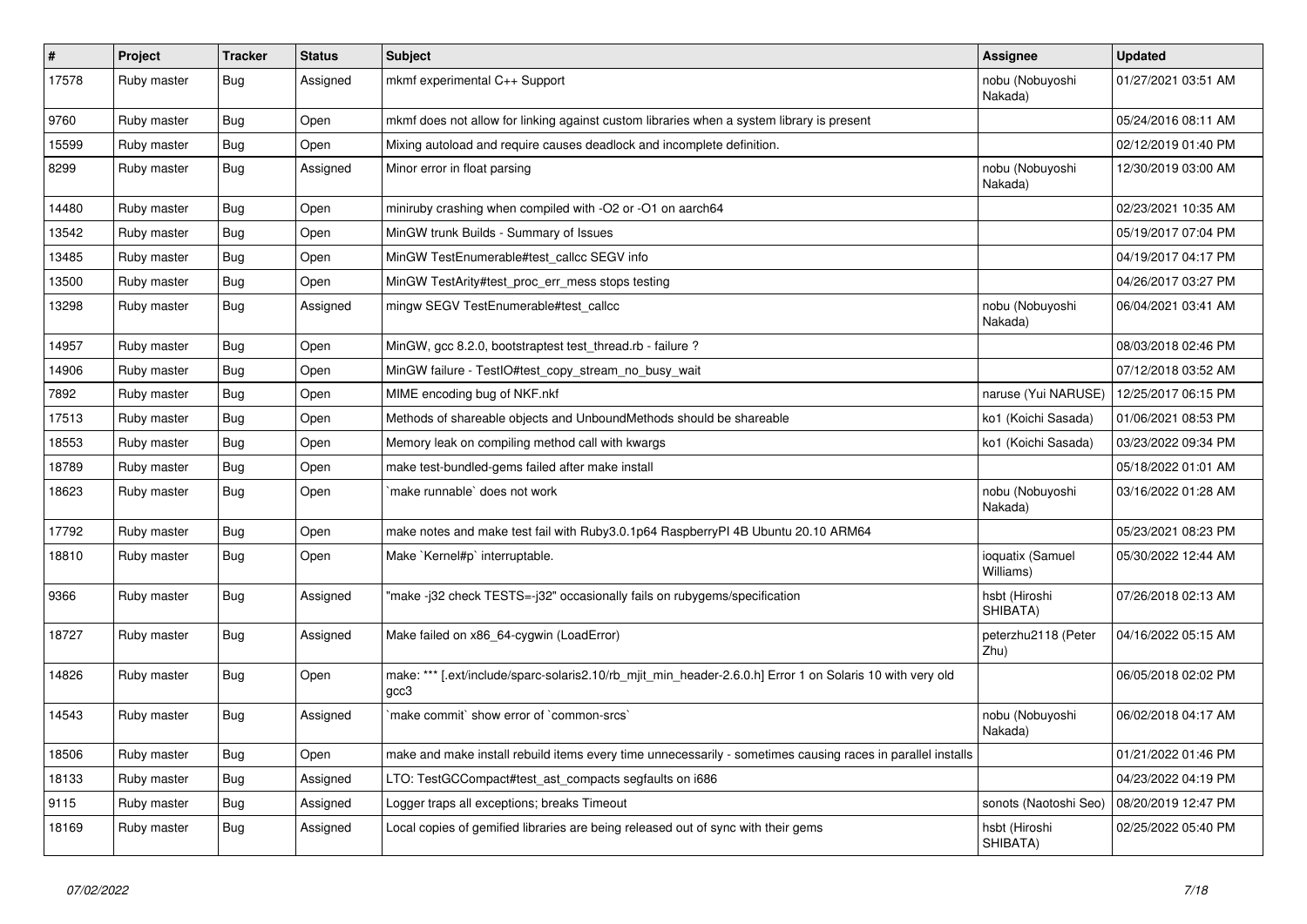| $\sharp$ | Project     | <b>Tracker</b> | <b>Status</b> | Subject                                                                                                            | Assignee                     | <b>Updated</b>      |
|----------|-------------|----------------|---------------|--------------------------------------------------------------------------------------------------------------------|------------------------------|---------------------|
| 16819    | Ruby master | Bug            | Assigned      | Line reporting off by one when reporting line of a hash?                                                           | ko1 (Koichi Sasada)          | 06/16/2020 05:57 PM |
| 16820    | Ruby master | <b>Bug</b>     | Open          | LEGAL is out of sync                                                                                               |                              | 08/19/2020 11:08 AM |
| 9435     | Ruby master | <b>Bug</b>     | Open          | Kernel.system problem                                                                                              |                              | 12/30/2019 03:00 AM |
| 16694    | Ruby master | Bug            | Assigned      | JIT vs hardened GCC with PCH                                                                                       | k0kubun (Takashi<br>Kokubun) | 02/02/2021 07:38 AM |
| 17817    | Ruby master | <b>Bug</b>     | Open          | --jit outputs ./tmp/_ruby_mjit_*.h: No such file or directory on with TMP                                          |                              | 04/22/2021 11:57 AM |
| 9955     | Ruby master | <b>Bug</b>     | Assigned      | issue building dll on mingw, library not found                                                                     | nobu (Nobuyoshi<br>Nakada)   | 01/05/2018 09:00 PM |
| 18657    | Ruby master | Bug            | Open          | IRB raises exception when stdout is a pipe                                                                         |                              | 06/08/2022 03:34 PM |
| 18738    | Ruby master | <b>Bug</b>     | Open          | IRB can't recognize heredoc after words                                                                            |                              | 04/18/2022 12:00 AM |
| 11531    | Ruby master | Bug            | Assigned      | IPAddr#== implements wrong logic                                                                                   | knu (Akinori MUSHA)          | 12/29/2019 12:50 PM |
| 18880    | Ruby master | <b>Bug</b>     | Open          | IO#sysread on Windows does not validate arguments                                                                  |                              | 06/26/2022 04:26 PM |
| 15367    | Ruby master | <b>Bug</b>     | Open          | IO.select is not resumed when io-object gets closed                                                                |                              | 12/03/2018 10:22 AM |
| 10009    | Ruby master | Bug            | Open          | IO operation is 10x slower in multi-thread environment                                                             | ko1 (Koichi Sasada)          | 05/21/2015 07:19 AM |
| 8445     | Ruby master | <b>Bug</b>     | Assigned      | IO.open and IO#set_enconding does not support :fallback option                                                     | akr (Akira Tanaka)           | 06/14/2022 06:02 AM |
| 16997    | Ruby master | Bug            | Open          | IO#gets converts some \r\n to \n with universal newline: false                                                     |                              | 08/26/2020 05:20 PM |
| 18767    | Ruby master | <b>Bug</b>     | Open          | IO.foreach hangs up when passes limit=0                                                                            |                              | 06/18/2022 02:56 AM |
| 18255    | Ruby master | <b>Bug</b>     | Open          | ioctl zeroes the last buffer byte                                                                                  |                              | 10/25/2021 08:13 AM |
| 12280    | Ruby master | <b>Bug</b>     | Open          | IO.copy_stream(IO, IO) fails with "pread() not implemented"                                                        |                              | 04/28/2016 05:51 AM |
| 18455    | Ruby master | <b>Bug</b>     | Open          | IO#close` has poor performance and difficult to understand semantics.                                              |                              | 04/04/2022 02:02 AM |
| 18805    | Ruby master | <b>Bug</b>     | Open          | IO::Buffer is inconsistent when returning a string from an empty buffer                                            |                              | 05/25/2022 12:45 PM |
| 18804    | Ruby master | Bug            | Open          | Invalid line number for putnil instruction                                                                         |                              | 05/25/2022 09:22 AM |
| 18601    | Ruby master | <b>Bug</b>     | Open          | Invalid byte sequences in Big5 encodings                                                                           | duerst (Martin Dürst)        | 02/23/2022 07:59 AM |
| 16842    | Ruby master | Bug            | Assigned      | inspect` prints the UTF-8 character U+0085 (NEXT LINE) verbatim even though it is not printable                    | duerst (Martin Dürst)        | 02/26/2021 05:43 AM |
| 9944     | Ruby master | <b>Bug</b>     | Assigned      | in ruby for windows in "system" a redirection to append a file works incorrectly                                   | cruby-windows                | 01/05/2018 09:00 PM |
| 18507    | Ruby master | <b>Bug</b>     | Open          | Incorrect target_os detection in configure script                                                                  |                              | 01/25/2022 08:57 AM |
| 17400    | Ruby master | Bug            | Open          | Incorrect character downcase for Greek Sigma                                                                       | duerst (Martin Dürst)        | 12/17/2020 06:56 AM |
| 18780    | Ruby master | Bug            | Open          | Incorrect binding receiver for C API rb_eval_string()                                                              |                              | 06/15/2022 12:14 AM |
| 17990    | Ruby master | <b>Bug</b>     | Open          | Inconsistent behavior of Regexp quantifiers over characters with complex case foldings                             |                              | 06/15/2021 11:59 AM |
| 18770    | Ruby master | <b>Bug</b>     | Open          | Inconsistent behavior of IO/StringIO's each methods when called with nil as a separator, limit and chomp:<br>true  |                              | 06/06/2022 05:38 PM |
| 18768    | Ruby master | <b>Bug</b>     | Open          | Inconsistent behavior of IO, StringIO and String each_line methods when return paragraph and chomp:<br>true passed |                              | 06/10/2022 03:46 PM |
| 10919    | Ruby master | <b>Bug</b>     | Assigned      | [gem install] installs multipe platforms                                                                           | hsbt (Hiroshi<br>SHIBATA)    | 07/30/2019 07:44 AM |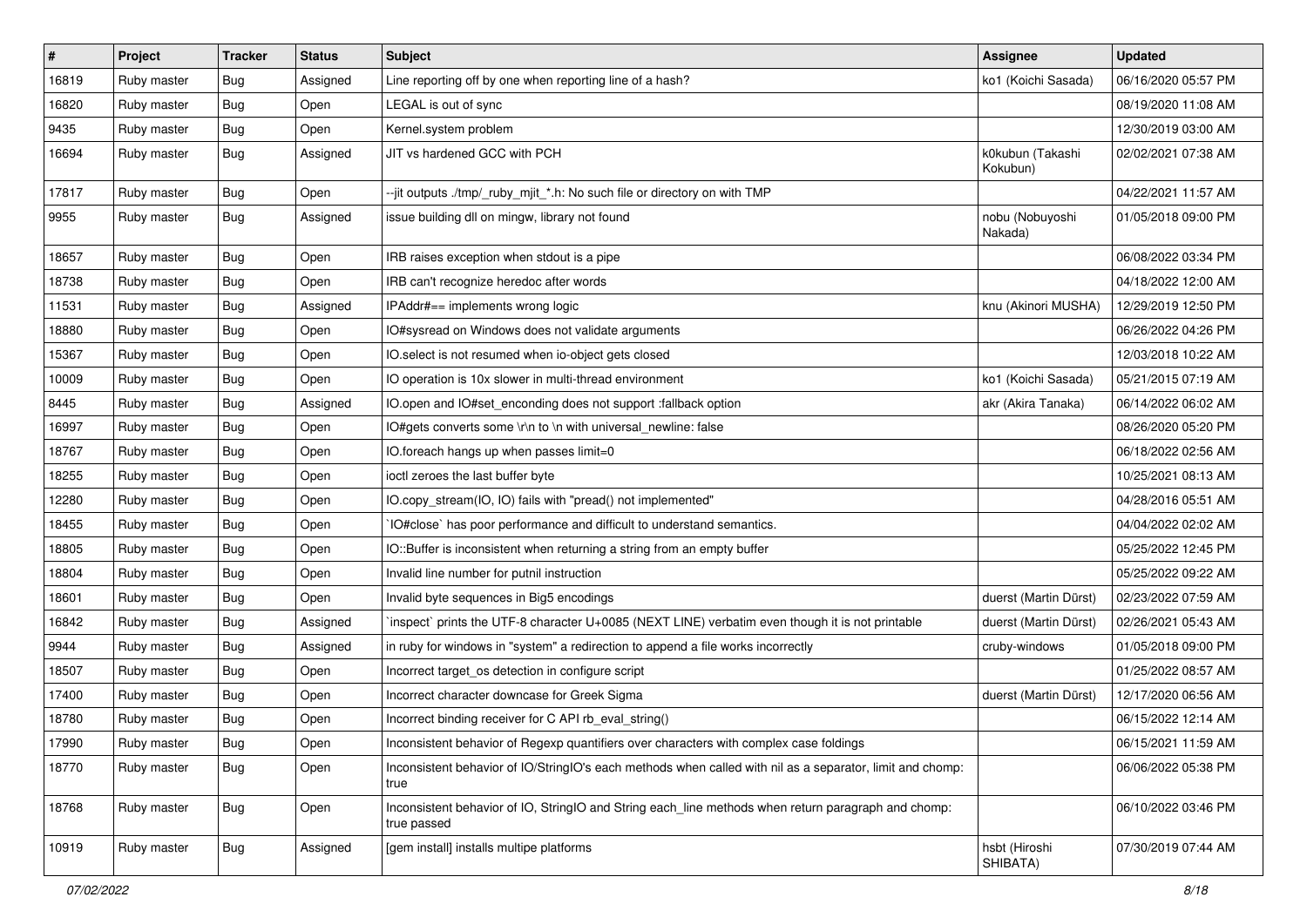| $\vert$ # | Project     | <b>Tracker</b> | <b>Status</b> | Subject                                                                                                             | <b>Assignee</b>               | <b>Updated</b>      |
|-----------|-------------|----------------|---------------|---------------------------------------------------------------------------------------------------------------------|-------------------------------|---------------------|
| 15097     | Ruby master | <b>Bug</b>     | Open          | Gem install fails on Ruby 2.5.1 with Cygwin (get_dns_server_list undefined)                                         | cruby-cygwin                  | 05/19/2022 08:20 AM |
| 18796     | Ruby master | <b>Bug</b>     | Open          | GC compaction gets stuck on Mac OS when a debugger is attached                                                      |                               | 06/08/2022 08:25 AM |
| 15423     | Ruby master | <b>Bug</b>     | Open          | fork leapfrog leaks memory on FreeBSD 11.2                                                                          |                               | 12/16/2018 02:28 PM |
| 17516     | Ruby master | <b>Bug</b>     | Assigned      | forking in a ractor causes Ruby to crash                                                                            | ko1 (Koichi Sasada)           | 11/30/2021 05:26 AM |
| 14607     | Ruby master | <b>Bug</b>     | Assigned      | Fix use of the rb_profile_frames start parameter                                                                    | ko1 (Koichi Sasada)           | 06/09/2022 06:12 AM |
| 18152     | Ruby master | <b>Bug</b>     | Open          | Fix theoretical bug with signals + qsort                                                                            |                               | 09/08/2021 03:38 PM |
| 13151     | Ruby master | <b>Bug</b>     | Open          | File.writable? doesn't report correctly if a directory is writable on Windows.                                      |                               | 01/23/2017 05:46 PM |
| 18784     | Ruby master | <b>Bug</b>     | Open          | FileUtils.rm_f` and `FileUtils.rm_rf` should not mask exceptions`                                                   |                               | 05/16/2022 09:04 AM |
| 595       | Ruby master | <b>Bug</b>     | Assigned      | Fiber ignores ensure clause                                                                                         | ioquatix (Samuel<br>Williams) | 12/29/2019 10:37 AM |
| 17263     | Ruby master | Bug            | Open          | Fiber context switch degrades with number of fibers, limit on number of fibers                                      |                               | 01/31/2022 02:47 PM |
| 18605     | Ruby master | <b>Bug</b>     | Open          | Fails to run on (newer) 32bit Windows with ucrt                                                                     |                               | 04/01/2022 07:52 AM |
| 17159     | Ruby master | <b>Bug</b>     | Open          | extend `define_method` for Ractor                                                                                   |                               | 10/29/2020 04:06 PM |
| 18061     | Ruby master | <b>Bug</b>     | Open          | Execshield test: libruby.so.N.N.N: FAIL: property-note test because no .note.gnu.property section found             |                               | 06/22/2022 07:58 AM |
| 16829     | Ruby master | <b>Bug</b>     | Open          | Exceptions raised from within an enumerated method lose part of their stacktrace                                    |                               | 05/20/2022 07:25 PM |
| 11840     | Ruby master | <b>Bug</b>     | Open          | Error with "make check" on Cygwin                                                                                   | cruby-cygwin                  | 05/19/2022 08:20 AM |
| 18616     | Ruby master | <b>Bug</b>     | Open          | Error with clang(1) on MacOS due to __declspec()                                                                    |                               | 03/09/2022 10:50 AM |
| 14971     | Ruby master | <b>Bug</b>     | Open          | error: implicit declaration of function 'rb vm call0                                                                | nobu (Nobuyoshi<br>Nakada)    | 09/06/2018 03:53 AM |
| 18614     | Ruby master | <b>Bug</b>     | Open          | Error (busy loop) in<br>TestGemCommandsSetupCommand#test_destdir_flag_does_not_try_to_write_to_the_default_gem_home | hsbt (Hiroshi<br>SHIBATA)     | 03/17/2022 01:03 AM |
| 18743     | Ruby master | <b>Bug</b>     | Open          | Enumerator#next / peek re-use each others stacktraces                                                               |                               | 04/19/2022 02:42 PM |
| 18338     | Ruby master | <b>Bug</b>     | Open          | Encoding.default_external = Encoding::UTF_16BE may add a wrongly-encoded string to<br><b>\$LOADED FEATURES</b>      |                               | 11/15/2021 07:32 AM |
| 15315     | Ruby master | <b>Bug</b>     | Open          | ec_switch can still lose interrupts                                                                                 | ko1 (Koichi Sasada)           | 11/20/2018 09:32 AM |
| 8782      | Ruby master | <b>Bug</b>     | Assigned      | Don't set rl_getc_function on editline                                                                              | kouji (Kouji Takao)           | 01/05/2018 09:00 PM |
| 17337     | Ruby master | Bug            | Open          | Don't embed Ruby build-time configuration in Ruby                                                                   |                               | 12/21/2020 04:17 PM |
| 18887     | Ruby master | Bug            | Open          | documentation for protected methods                                                                                 |                               | 06/29/2022 08:08 AM |
| 11808     | Ruby master | <b>Bug</b>     | Open          | Different behavior between Enumerable#grep and Array#grep                                                           | ko1 (Koichi Sasada)           | 10/26/2020 04:36 AM |
| 17531     | Ruby master | <b>Bug</b>     | Open          | did_you_mean` not Ractor friendly                                                                                   | ko1 (Koichi Sasada)           | 01/29/2021 08:48 AM |
| 18567     | Ruby master | <b>Bug</b>     | Open          | Depending on default gems in stdlib gems when not needed considered harmful                                         | hsbt (Hiroshi<br>SHIBATA)     | 04/21/2022 04:45 PM |
| 17722     | Ruby master | <b>Bug</b>     | Open          | define_method with shareable results in "defined in a different Ractor"                                             |                               | 08/24/2021 12:03 PM |
| 18381     | Ruby master | <b>Bug</b>     | Assigned      | Default vs Bundled gems                                                                                             | hsbt (Hiroshi<br>SHIBATA)     | 12/15/2021 11:09 AM |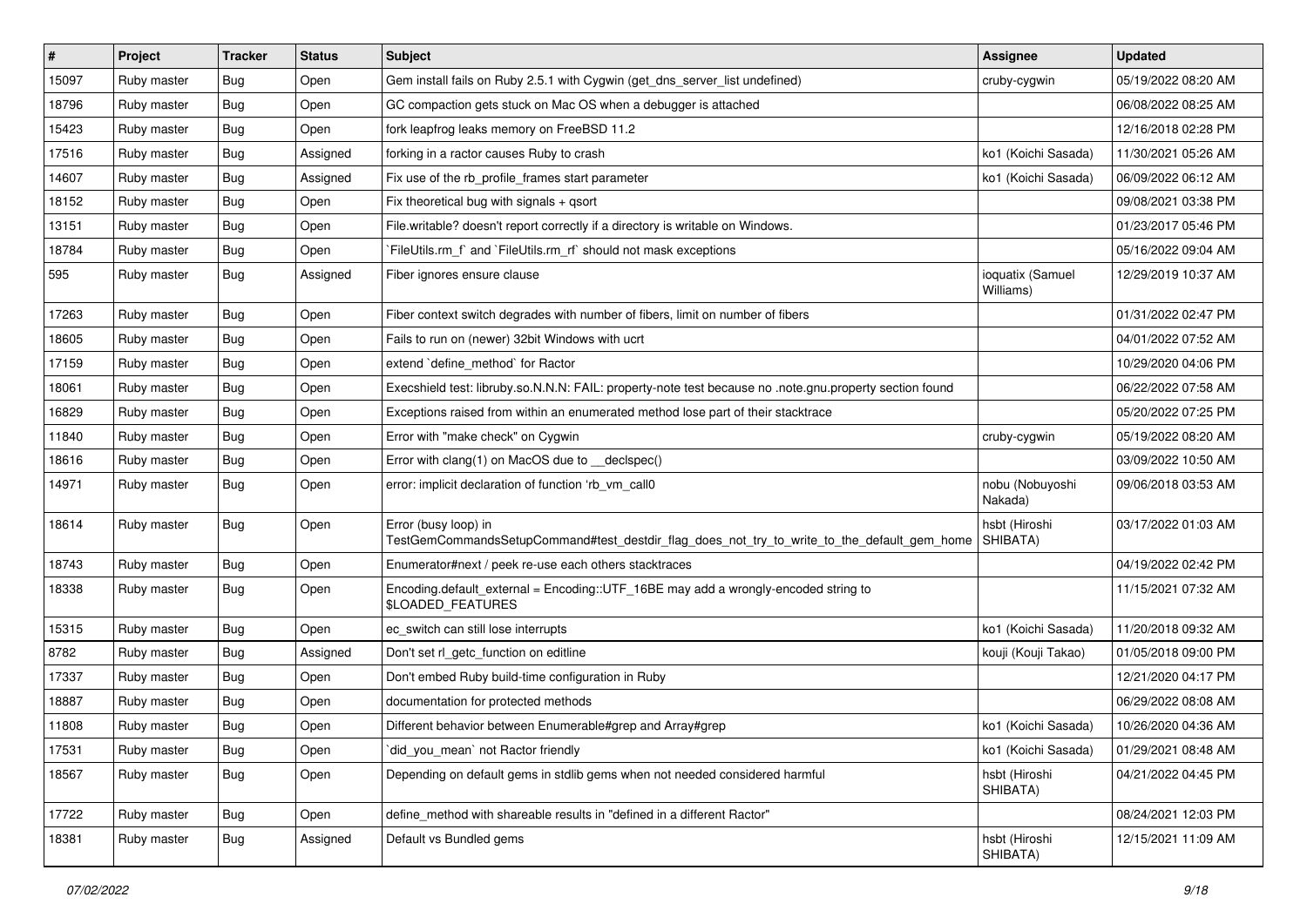| #     | Project     | <b>Tracker</b> | <b>Status</b> | Subject                                                                                                                 | <b>Assignee</b>              | <b>Updated</b>      |
|-------|-------------|----------------|---------------|-------------------------------------------------------------------------------------------------------------------------|------------------------------|---------------------|
| 6360  | Ruby master | <b>Bug</b>     | Assigned      | Debug information build even without requesting it                                                                      | nobu (Nobuyoshi<br>Nakada)   | 01/05/2018 09:00 PM |
| 15598 | Ruby master | Bug            | Open          | Deadlock on mutual reference of autoloaded constants                                                                    |                              | 03/20/2019 10:58 AM |
| 11177 | Ruby master | <b>Bug</b>     | Open          | <b>DATALEOFILILILILILI</b>                                                                                              |                              | 05/25/2015 03:49 AM |
| 13999 | Ruby master | Bug            | Assigned      | Cygwin 000 ripper_state_lex.rb 00000000                                                                                 | cruby-cygwin                 | 05/19/2022 08:20 AM |
| 17996 | Ruby master | Bug            | Open          | Cygwin: thread + pipe behavior since Ruby 2.6                                                                           | cruby-cygwin                 | 05/19/2022 08:20 AM |
| 9409  | Ruby master | <b>Bug</b>     | Open          | Cygwin I "filesystem" I encoding IIIIIIIIIIIII                                                                          | cruby-cygwin                 | 05/19/2022 08:20 AM |
| 11183 | Ruby master | <b>Bug</b>     | Open          |                                                                                                                         |                              | 05/26/2015 08:32 AM |
| 10416 | Ruby master | <b>Bug</b>     | Open          | Create mechanism for updating of Unicode data files downstreams when we want                                            | nobu (Nobuyoshi<br>Nakada)   | 10/08/2021 06:40 AM |
| 18678 | Ruby master | <b>Bug</b>     | Open          | Crash on Mac - vm_call0_cfunc_with_frame                                                                                |                              | 05/26/2022 05:40 PM |
| 18622 | Ruby master | <b>Bug</b>     | Open          | const_get still looks in Object, while lexical constant lookup no longer does                                           |                              | 04/22/2022 11:26 AM |
| 16951 | Ruby master | Bug            | Assigned      | Consistently referer dependencies                                                                                       | hsbt (Hiroshi<br>SHIBATA)    | 06/17/2021 06:15 AM |
| 16836 | Ruby master | <b>Bug</b>     | Assigned      | configure-time LDFLAGS leak into ruby pkg-config file                                                                   | nobu (Nobuyoshi<br>Nakada)   | 08/14/2021 09:10 AM |
| 18429 | Ruby master | <b>Bug</b>     | Open          | Configure ruby-3.0.3 on Solaris 10 Unknown keyword 'URL' in './ruby.tmp.pc'                                             |                              | 01/18/2022 09:15 PM |
| 9010  | Ruby master | Bug            | Assigned      | /configure --prefix= cannot handle directories with spaces                                                              | nobu (Nobuyoshi<br>Nakada)   | 04/26/2021 10:38 PM |
| 5179  | Ruby master | <b>Bug</b>     | Assigned      | Complex#rationalize and to_r with approximate zeros                                                                     | mrkn (Kenta Murata)          | 01/17/2020 03:00 AM |
| 17931 | Ruby master | Bug            | Open          | Compile fails setup option nodynamic                                                                                    |                              | 07/07/2021 08:51 AM |
| 11142 | Ruby master | Bug            | Open          | Command line argument parser on windows handles double quotes inconsistently.                                           | usa (Usaku<br>NAKAMURA)      | 05/12/2015 04:09 PM |
| 18379 | Ruby master | <b>Bug</b>     | Open          | [CI] Windows mingw/ucrt - test-all timeout failures                                                                     |                              | 12/02/2021 02:23 AM |
| 15334 | Ruby master | <b>Bug</b>     | Open          | child_info_fork::abort: address space needed by 'emoji_iso2022_kddi.so' on cygwin                                       | cruby-cygwin                 | 05/19/2022 08:20 AM |
| 17646 | Ruby master | Bug            | Open          | Check for `__builtin_mul_overflow` with `long long` arguments                                                           |                              | 02/19/2021 06:19 PM |
| 18010 | Ruby master | <b>Bug</b>     | Open          | Character class with single character gets case-folded with following string                                            |                              | 06/28/2021 09:30 AM |
| 17989 | Ruby master | <b>Bug</b>     | Open          | Case insensitive Regexps do not handle characters with overlapping case foldings                                        |                              | 06/15/2021 11:43 AM |
| 18012 | Ruby master | Bug            | Open          | Case-insensitive character classes can only match multiple code points when top-level character class is<br>not negated |                              | 06/29/2021 08:35 AM |
| 18790 | Ruby master | Bug            | Assigned      | cannot load such file -- digest (LoadError)                                                                             | hsbt (Hiroshi<br>SHIBATA)    | 06/06/2022 12:41 AM |
| 18808 | Ruby master | Bug            | Assigned      | Cannot compile ruby 3.1.2 on powerpc64le-linux without disabling the jit features                                       | k0kubun (Takashi<br>Kokubun) | 06/20/2022 10:40 AM |
| 18476 | Ruby master | <b>Bug</b>     | Open          | Call to require stuck forever after receiving EAGAIN on writev when running with zeus                                   |                              | 02/28/2022 02:55 PM |
| 18435 | Ruby master | Bug            | Open          | Calling `protected` on ancestor method changes result of `instance_methods(false)`                                      |                              | 06/09/2022 10:23 AM |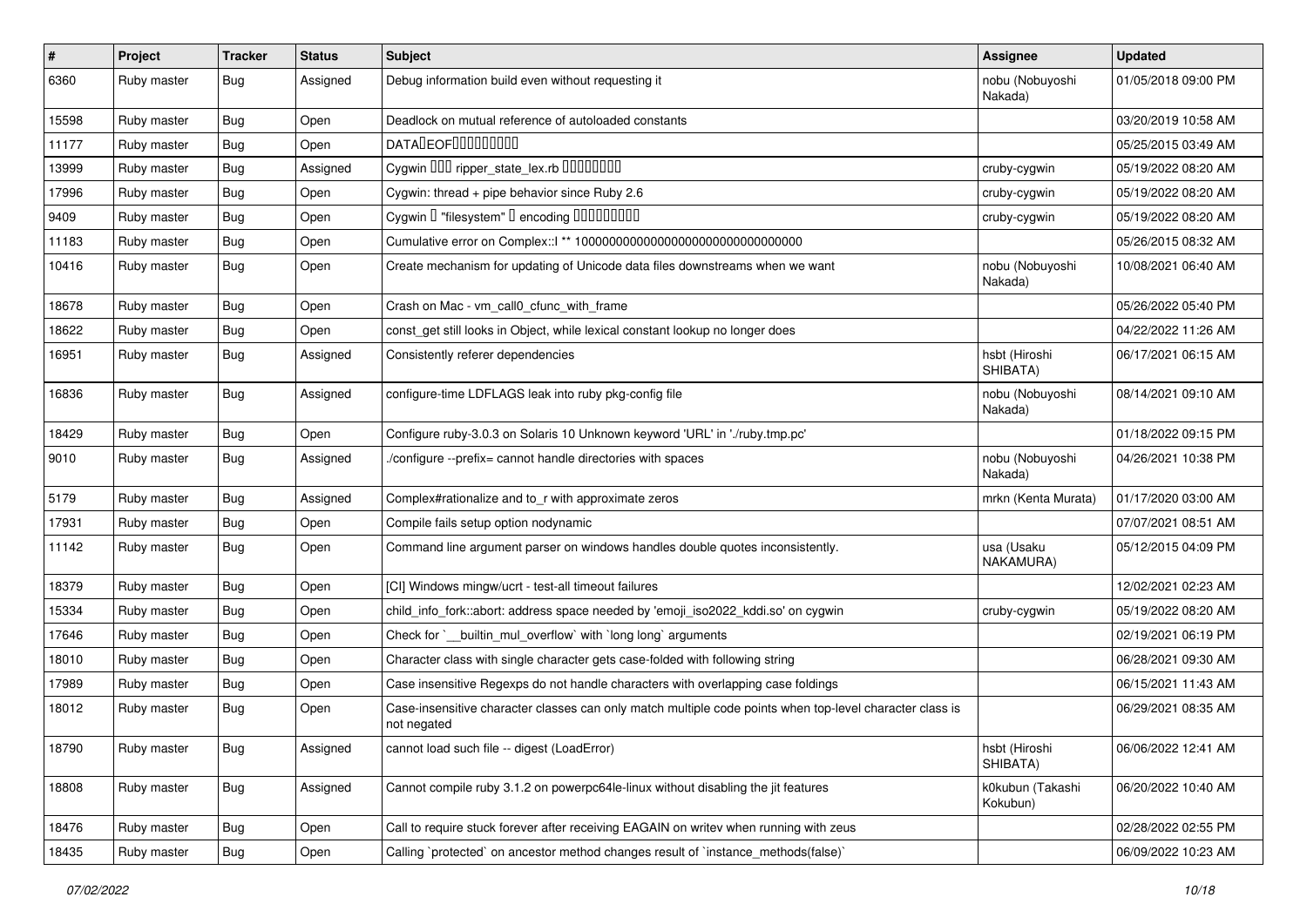| $\#$  | Project     | <b>Tracker</b> | <b>Status</b> | <b>Subject</b>                                                                                                             | <b>Assignee</b>                       | <b>Updated</b>      |
|-------|-------------|----------------|---------------|----------------------------------------------------------------------------------------------------------------------------|---------------------------------------|---------------------|
| 9189  | Ruby master | <b>Bug</b>     | Assigned      | Build failure on Windows in case of nonascii TEMP environment.                                                             |                                       | 01/05/2018 09:00 PM |
| 18674 | Ruby master | <b>Bug</b>     | Open          | Build failure `make up` with WSL2                                                                                          |                                       | 04/01/2022 08:51 AM |
| 12179 | Ruby master | <b>Bug</b>     | Open          | Build failure due to VPATH expansion                                                                                       |                                       | 04/14/2016 01:55 AM |
| 18764 | Ruby master | Bug            | Open          | Build Error when Using msys2-mingw64 and Ruby 3.2                                                                          |                                       | 05/10/2022 06:48 AM |
| 18277 | Ruby master | <b>Bug</b>     | Open          | buffer error (Zlib::BufError) in Zlib::Deflate#deflate when using MJIT                                                     | k0kubun (Takashi<br>Kokubun)          | 01/05/2022 03:04 PM |
| 15499 | Ruby master | <b>Bug</b>     | Assigned      | Breaking behavior on ruby 2.6: rb_thread_call_without_gvl doesn't invoke unblock_function when used on<br>the main thread  | ko1 (Koichi Sasada)                   | 01/05/2021 02:24 AM |
| 17882 | Ruby master | <b>Bug</b>     | Assigned      | bootstraptest/test_ractor.rb:224 segfaults on Cygwin                                                                       | cruby-cygwin                          | 05/19/2022 08:20 AM |
| 17878 | Ruby master | <b>Bug</b>     | Open          | bootstraptest/test_ractor.rb:224 a random failing test with "The outgoing-port is already closed<br>(Ractor::ClosedError)' |                                       | 09/13/2021 01:10 PM |
| 18677 | Ruby master | <b>Bug</b>     | Assigned      | BigDecimal#power (**) returns FloatDomainError when passing an infinite parameter                                          | mrkn (Kenta Murata)                   | 04/20/2022 02:04 AM |
| 17664 | Ruby master | Bug            | Assigned      | Behavior of sockets changed in Ruby 3.0 to non-blocking                                                                    | ioquatix (Samuel<br>Williams)         | 07/12/2021 10:28 AM |
| 16185 | Ruby master | <b>Bug</b>     | Open          | basictest failure on AIX 6.1 for 64bit build                                                                               | kanemoto (Yutaka<br>Kanemoto)         | 10/15/2019 12:05 AM |
| 13164 | Ruby master | <b>Bug</b>     | Open          | A second `SystemStackError` exception results in `Segmentation fault (core dumped)`                                        |                                       | 04/14/2017 01:05 PM |
| 18396 | Ruby master | <b>Bug</b>     | Open          | An unexpected "hash value omission" syntax error when without parentheses call expr follows                                |                                       | 03/29/2022 09:58 PM |
| 11514 | Ruby master | Bug            | Open          | AIX6.1 - Ruby 2.2.3 - Segmentation fault in : byteslice                                                                    |                                       | 09/18/2015 07:39 AM |
| 18131 | Ruby master | <b>Bug</b>     | Open          | addr2line.c: Some inlined functions mistakenly shown                                                                       |                                       | 08/24/2021 07:59 PM |
| 17676 | Ruby master | Bug            | Assigned      | Accessing ENV from Ractor raises IsolationError                                                                            | ko1 (Koichi Sasada)                   | 03/09/2021 02:37 AM |
| 18058 | Ruby master | <b>Bug</b>     | Open          | 3.1.0-dev with MJIT enabled Zlib::BufError during `gem install`                                                            | k0kubun (Takashi<br>Kokubun)          | 08/02/2021 08:31 PM |
| 17383 | Ruby master | Bug            | Open          | 3.0 recursion memory speed issues                                                                                          |                                       | 12/09/2020 05:41 PM |
| 8061  | Ruby master | Feature        | Open          | 000000000000000                                                                                                            | matz (Yukihiro<br>Matsumoto)          | 12/25/2017 06:15 PM |
| 9816  | Ruby master | Feature        | Assigned      | 00000000000000000000                                                                                                       | matz (Yukihiro<br>Matsumoto)          | 10/28/2014 08:29 AM |
| 14800 | Ruby master | Feature        | Open          | Zlib::GzipReader#read does not support 2nd argument                                                                        |                                       | 08/26/2019 07:49 PM |
| 18440 | Ruby master | Feature        | Open          | YJIT is enabled if any YJIT tuning options are set                                                                         |                                       | 12/30/2021 08:17 PM |
| 14625 | Ruby master | Feature        | Open          | yield_self accepts an argument, calling to_proc                                                                            |                                       | 03/30/2018 06:52 AM |
| 9401  | Ruby master | Feature        | Open          | Yet another syntax for literal anonymous functions (lambdas)                                                               |                                       | 12/23/2021 11:43 PM |
| 7788  | Ruby master | Feature        | Open          | YAML Tag Schema Support                                                                                                    | tenderlovemaking<br>(Aaron Patterson) | 12/25/2017 06:15 PM |
| 11781 | Ruby master | Feature        | Open          | Would it be possible to alias .prepend() towards .unshift() for class Array by default?                                    |                                       | 12/09/2015 12:46 PM |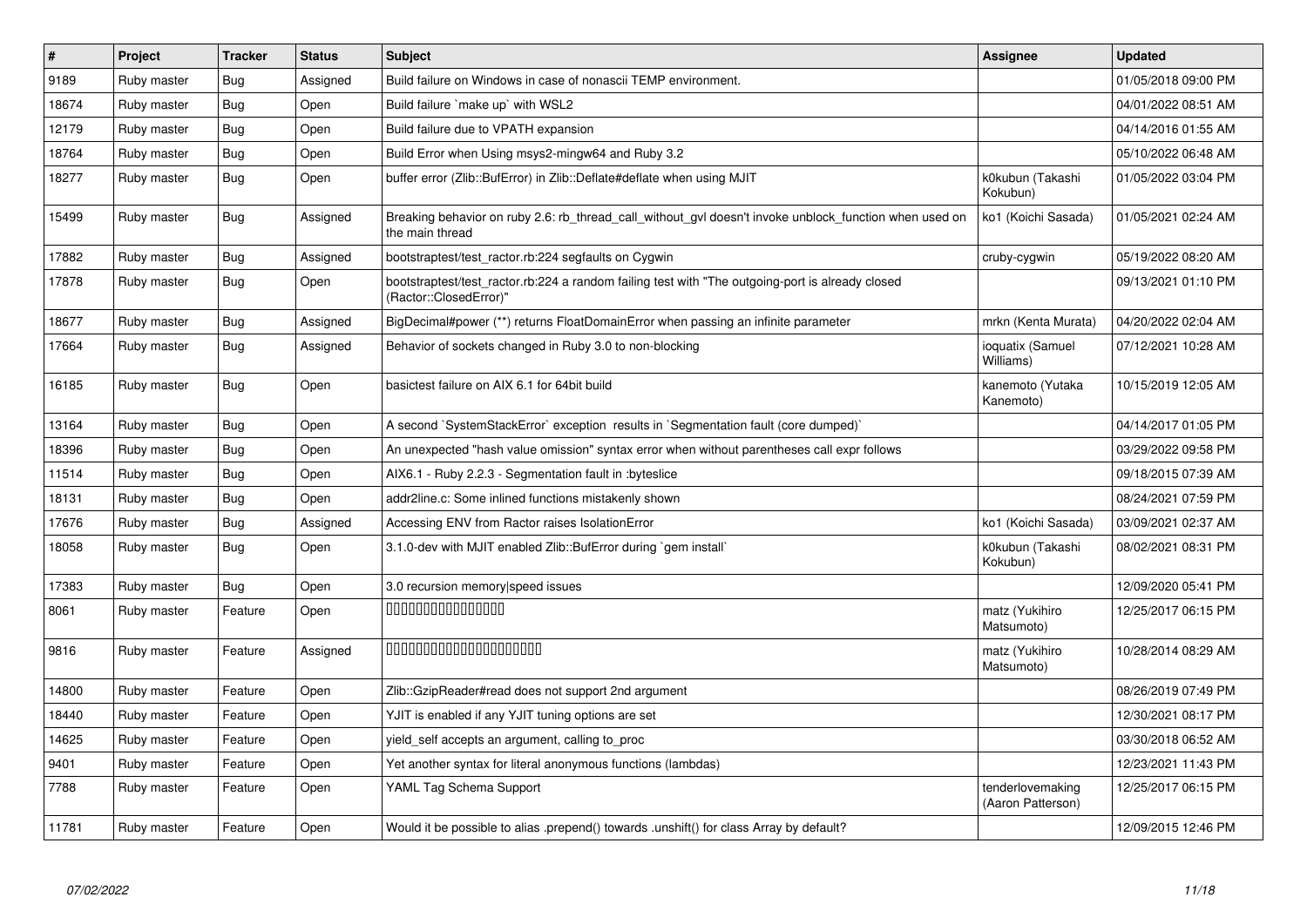| $\pmb{\#}$ | Project     | <b>Tracker</b> | <b>Status</b> | Subject                                                                                                    | Assignee                | <b>Updated</b>      |
|------------|-------------|----------------|---------------|------------------------------------------------------------------------------------------------------------|-------------------------|---------------------|
| 16128      | Ruby master | Feature        | Open          | Would it be possible for ruby to warn about case/when menu options separated by a trailing, but accidental |                         | 08/26/2019 09:56 AM |
| 14723      | Ruby master | Feature        | Open          | [WIP] sleepy GC                                                                                            |                         | 05/18/2018 09:13 AM |
| 14348      | Ruby master | Feature        | Open          | win32ole: enable using coclass-es with multiple IDispatch implementations                                  |                         | 01/10/2018 11:35 AM |
| 9909       | Ruby master | Feature        | Open          | why shouldn't constant lookup check the nesting of module's name                                           |                         | 06/07/2014 02:18 AM |
| 17550      | Ruby master | Feature        | Open          | Why no function to get all subdirectories of a directory?                                                  |                         | 01/18/2021 08:57 AM |
| 18291      | Ruby master | Feature        | Open          | When use $=\sim$ with named group, if regex is on the right side, variable not defined.                    |                         | 11/06/2021 12:36 PM |
| 16971      | Ruby master | Feature        | Open          | weak_ref&.some_method should behave like object&.some_method                                               |                         | 06/19/2020 03:17 PM |
| 15817      | Ruby master | Feature        | Open          | Warnings for undef method and remove method on initialize()                                                |                         | 05/02/2019 09:11 AM |
| 16755      | Ruby master | Feature        | Open          | warning: `if' at the end of line without an expression                                                     |                         | 04/03/2020 11:28 PM |
| 10728      | Ruby master | Feature        | Open          | Warning for Fixnum#size to use RbConfig::SIZEOF['long']                                                    |                         | 01/11/2015 04:23 PM |
| 9613       | Ruby master | Feature        | Open          | Warn about unsafe ossl ciphers                                                                             |                         | 09/13/2015 03:27 AM |
| 6613       | Ruby master | Feature        | Assigned      | VT_RECORD, IRecordInfo Support in WIN32OLE                                                                 | suke (Masaki Suketa)    | 12/25/2017 06:15 PM |
| 12589      | Ruby master | Feature        | Open          | VM performance improvement proposal                                                                        |                         | 02/20/2018 05:00 AM |
| 8404       | Ruby master | Feature        | Open          | virtual, hooked or read only global variabels for ruby only code too                                       |                         | 05/14/2013 09:19 PM |
| 14602      | Ruby master | Feature        | Open          | Version of dig that raises error if a key is not present                                                   |                         | 05/25/2022 12:02 PM |
| 18376      | Ruby master | Feature        | Open          | Version comparison API                                                                                     |                         | 12/30/2021 10:33 AM |
| 12114      | Ruby master | Feature        | Open          | \$VERBOSE = true is being ignored                                                                          |                         | 02/26/2016 02:00 PM |
| 9174       | Ruby master | Feature        | Open          | value receiving block for Hash#has_key?                                                                    |                         | 11/29/2013 06:33 AM |
| 14079      | Ruby master | Feature        | Open          | Validate argument list without calling method                                                              |                         | 11/07/2017 03:20 AM |
| 17355      | Ruby master | Feature        | Assigned      | Using same set of names in or-patterns (pattern matching with $Foo(x)   Bar(x)$ )                          | ktsj (Kazuki Tsujimoto) | 09/13/2021 09:11 AM |
| 12086      | Ruby master | Feature        | Open          | using: option for instance_eval etc.                                                                       |                         | 12/29/2019 07:46 PM |
| 12435      | Ruby master | Feature        | Open          | Using connect_nonblock to open TCP connections in Net::HTTP#connect                                        |                         | 06/06/2016 12:42 AM |
| 12653      | Ruby master | Feature        | Assigned      | Use wide WinAPI for rb_w32_getcwd                                                                          | usa (Usaku<br>NAKAMURA) | 09/12/2016 06:35 AM |
| 10371      | Ruby master | Feature        | Open          | Use Thread#handle_interrupt in MonitorMixin                                                                |                         | 12/23/2021 11:43 PM |
| 16684      | Ruby master | Feature        | Open          | Use the word "to" instead of "from" in backtrace                                                           |                         | 04/10/2020 07:58 AM |
| 13047      | Ruby master | Feature        | Assigned      | Use String literal instead of `String#+` for multiline pretty-printing of multiline strings                | akr (Akira Tanaka)      | 02/22/2017 07:09 AM |
| 12928      | Ruby master | Feature        | Open          | Use socket conect timeout in net stdlib for open timeout                                                   |                         | 12/02/2019 09:20 PM |
| 18369      | Ruby master | Feature        | Open          | users.detect(:name, "Dorian") as shorthand for users.detect {  user  user.name == "Dorian" }               |                         | 12/03/2021 02:23 PM |
| 10755      | Ruby master | Feature        | Open          | Use rb_define_alias instead of rb_define_method for rb_cHash                                               |                         | 07/27/2021 11:09 AM |
| 14718      | Ruby master | Feature        | Open          | Use jemalloc by default?                                                                                   |                         | 03/25/2020 06:38 PM |
| 13881      | Ruby master | Feature        | Open          | Use getcontext/setcontext on OS X                                                                          |                         | 09/08/2017 09:13 AM |
| 10251      | Ruby master | Feature        | Open          | URI: Support wildcards (globbing) in no_proxy                                                              |                         | 12/16/2015 05:22 AM |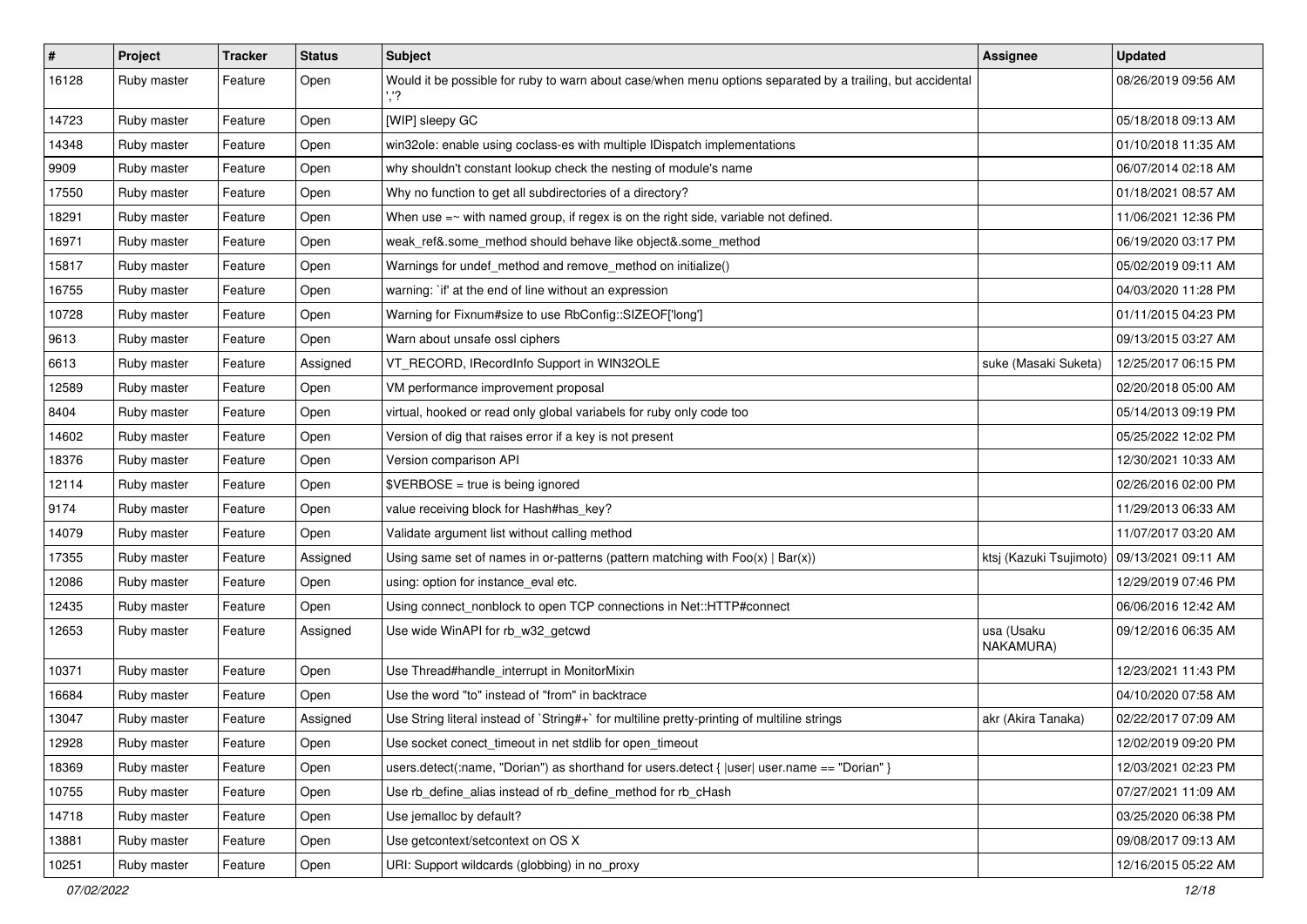| $\#$  | Project     | <b>Tracker</b> | <b>Status</b> | Subject                                                                          | <b>Assignee</b>       | <b>Updated</b>      |
|-------|-------------|----------------|---------------|----------------------------------------------------------------------------------|-----------------------|---------------------|
| 14411 | Ruby master | Feature        | Open          | URI#secure?                                                                      |                       | 02/11/2018 03:44 PM |
| 18639 | Ruby master | Feature        | Open          | Update Unicode data to Unicode Version 15.0.0                                    | duerst (Martin Dürst) | 03/22/2022 07:38 PM |
| 16027 | Ruby master | Feature        | Assigned      | Update Ruby's dtrace / USDT API to match what is exposed via the TracePoint API  | ko1 (Koichi Sasada)   | 08/03/2019 02:41 AM |
| 11690 | Ruby master | Feature        | Open          | Update Hash during multiple assignment                                           |                       | 12/10/2015 12:26 PM |
| 17562 | Ruby master | Feature        | Open          | Update - E option in --help                                                      |                       | 01/19/2021 05:38 PM |
| 15413 | Ruby master | Feature        | Open          | unmarkable C stack (3rd stack)                                                   |                       | 12/15/2018 01:13 AM |
| 11625 | Ruby master | Feature        | Assigned      | Unlock GVL for SHA1 calculations                                                 |                       | 09/25/2018 11:26 AM |
| 15781 | Ruby master | Feature        | Open          | Unify Method List Introspection?                                                 |                       | 04/21/2019 11:16 PM |
| 17825 | Ruby master | Feature        | Open          | Uniformize Float::INFINITY and Date::infinity.new                                |                       | 05/04/2021 01:43 AM |
| 18798 | Ruby master | Feature        | Open          | 'UnboundMethod#==' with inherited classes                                        |                       | 05/25/2022 12:32 AM |
| 10879 | Ruby master | Feature        | Open          | UnboundMethod#to_proc                                                            |                       | 02/21/2015 07:56 PM |
| 17950 | Ruby master | Feature        | Open          | Unable to pattern-match against a String key                                     |                       | 06/15/2021 11:42 AM |
| 12625 | Ruby master | Feature        | Open          | TypeError.assert, ArgumentError.assert                                           |                       | 08/10/2016 04:36 AM |
| 16471 | Ruby master | Feature        | Open          | Two feature requests for WeakRef: get original object, callback feature          |                       | 01/02/2020 03:44 PM |
| 17566 | Ruby master | Feature        | Open          | Tune thread QoS / efficiency on macOS                                            |                       | 01/29/2021 09:16 AM |
| 13763 | Ruby master | Feature        | Open          | Trigger "unused variable warning" for unused variables in parameter lists        |                       | 11/28/2017 04:49 AM |
| 10237 | Ruby master | Feature        | Open          | Transform all elements of one Encoding into another Encoding for Array and Hash  |                       | 01/05/2018 09:01 PM |
| 8272  | Ruby master | Feature        | Open          | Transfer feature tracking to CommonRuby                                          |                       | 12/23/2021 11:40 PM |
| 15031 | Ruby master | Feature        | Open          | T_RANGE for testing whether object is a Range                                    |                       | 08/27/2018 11:45 AM |
| 15854 | Ruby master | Feature        | Open          | Tracing instance variable assignment                                             | ko1 (Koichi Sasada)   | 07/29/2019 07:13 AM |
| 10589 | Ruby master | Feature        | Open          | [TracePoint API] Make THREAD_{BEGIN, END} events return some context information |                       | 12/11/2014 04:27 PM |
| 16673 | Ruby master | Feature        | Open          | total_timeout for Net::HTTP                                                      |                       | 03/07/2020 06:25 AM |
| 10238 | Ruby master | Feature        | Open          | todo: remove dependency on malloc_usable_size                                    | ko1 (Koichi Sasada)   | 12/10/2020 09:20 AM |
| 10519 | Ruby master | Feature        | Open          | <b>TLS Renegotiation</b>                                                         |                       | 09/13/2015 03:29 AM |
| 16637 | Ruby master | Feature        | Open          | Time#to_s and Date#to_s accept strftime format string                            |                       | 02/17/2020 09:46 PM |
| 12173 | Ruby master | Feature        | Open          | Time#till_now                                                                    |                       | 03/16/2016 10:19 AM |
| 17363 | Ruby master | Feature        | Assigned      | Timeouts                                                                         | ko1 (Koichi Sasada)   | 05/14/2022 09:06 AM |
| 18033 | Ruby master | Feature        | Open          | Time.new to parse a string                                                       |                       | 12/07/2021 02:15 PM |
| 10949 | Ruby master | Feature        | Open          | Time is WB unprotected                                                           |                       | 07/23/2015 05:55 PM |
| 6694  | Ruby master | Feature        | Assigned      | Thread.new without block.                                                        | ko1 (Koichi Sasada)   | 12/25/2017 06:15 PM |
| 10658 | Ruby master | Feature        | Open          | ThreadGroup local variables                                                      |                       | 01/28/2016 07:20 AM |
| 9755  | Ruby master | Feature        | Assigned      | Thread::Backtrace::Location#defined_class                                        | ko1 (Koichi Sasada)   | 04/18/2014 09:22 AM |
| 13557 | Ruby master | Feature        | Open          | there's no way to pass backtrace locations as a massaged backtrace               |                       | 06/24/2019 08:21 PM |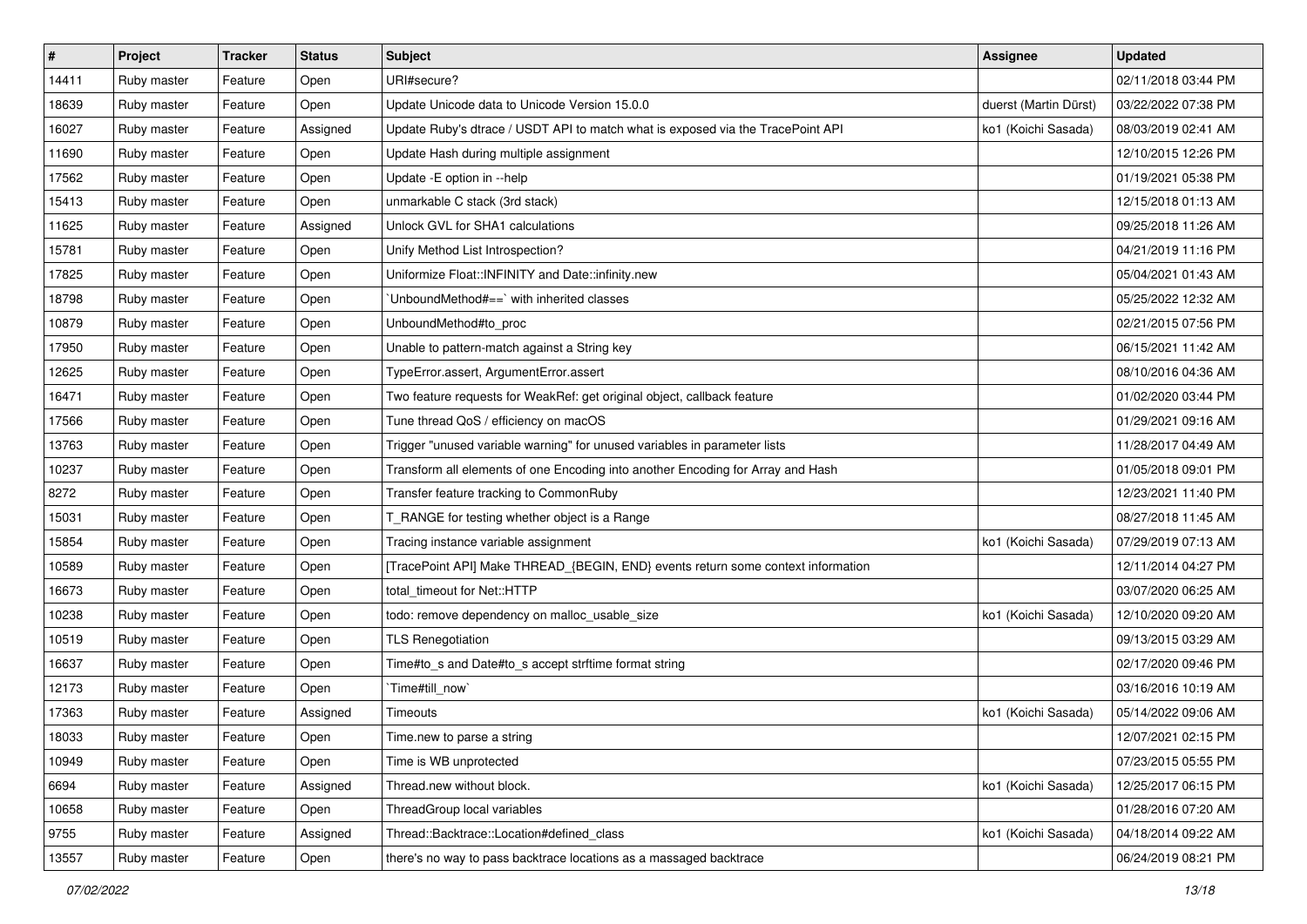| $\vert$ # | Project     | <b>Tracker</b> | <b>Status</b> | <b>Subject</b>                                                                                 | <b>Assignee</b>                         | <b>Updated</b>      |
|-----------|-------------|----------------|---------------|------------------------------------------------------------------------------------------------|-----------------------------------------|---------------------|
| 10175     | Ruby master | Feature        | Open          | There's no reason to prefer Proc.new over Kernel#proc anymore                                  |                                         | 11/10/2014 11:07 PM |
| 8478      | Ruby master | Feature        | Open          | The hash returned by Enumerable#group_by should have an empty array for its default value      | matz (Yukihiro<br>Matsumoto)            | 06/04/2013 03:56 PM |
| 14601     | Ruby master | Feature        | Open          | test-all & ruby/test_m17n_comb.rb - fixup                                                      |                                         | 08/26/2019 07:30 PM |
| 4592      | Ruby master | Feature        | Assigned      | Tempfile0000000                                                                                | matz (Yukihiro<br>Matsumoto)            | 12/25/2017 06:14 PM |
| 3953      | Ruby master | Feature        | Assigned      | TCPSocket / UDPSocket do not accept IPAddr objects.                                            | knu (Akinori MUSHA)                     | 12/25/2017 06:14 PM |
| 8896      | Ruby master | Feature        | Open          | #tap with missing block                                                                        |                                         | 12/23/2021 11:43 PM |
| 18136     | Ruby master | Feature        | Open          | take while after                                                                               |                                         | 01/28/2022 06:23 AM |
| 13512     | Ruby master | Feature        | Open          | <b>System Threads</b>                                                                          | ko1 (Koichi Sasada)                     | 07/14/2017 07:08 AM |
| 11428     | Ruby master | Feature        | Open          | system/exec/etc. should to s their argument to restore Pathname functionality as it was in 1.8 |                                         | 11/06/2016 02:17 AM |
| 11939     | Ruby master | Feature        | Open          | Syntax sugar to apply a method replace a variable                                              |                                         | 01/04/2016 09:49 AM |
| 17290     | Ruby master | Feature        | Open          | Syntax sugar for boolean keyword argument                                                      |                                         | 10/29/2020 04:51 AM |
| 9686      | Ruby master | Feature        | Open          | Syntax for symbols used in hashes                                                              |                                         | 12/23/2021 11:43 PM |
| 8848      | Ruby master | Feature        | Open          | Syntax for binary strings                                                                      |                                         | 12/23/2021 11:43 PM |
| 13645     | Ruby master | Feature        | Open          | Syntactic sugar for indexing when using the safe navigation operator                           |                                         | 04/16/2019 03:00 PM |
| 12129     | Ruby master | Feature        | Open          | syntactic sugar for dynamic method dispatch `object_expression:method_name_expression(1, 2)`   |                                         | 03/14/2016 01:35 AM |
| 8961      | Ruby master | Feature        | Open          | Synchronizable module to easily wrap methods in a mutex                                        |                                         | 12/23/2021 11:43 PM |
| 7795      | Ruby master | Feature        | Open          | Symbol.defined? and/or to_existing_symbol                                                      | matz (Yukihiro<br>Matsumoto)            | 12/25/2017 06:15 PM |
| 16102     | Ruby master | Feature        | Open          | 'Symbol#call'                                                                                  |                                         | 09/12/2019 09:25 AM |
| 5825      | Ruby master | Feature        | Assigned      | Sweet instance var assignment in the object initializer                                        | matz (Yukihiro<br>Matsumoto)            | 12/10/2020 08:53 AM |
| 18439     | Ruby master | Feature        | Open          | Support YJIT for VC++                                                                          | maximecb (Maxime<br>Chevalier-Boisvert) | 01/10/2022 11:29 PM |
| 14393     | Ruby master | Feature        | Open          | Support sending file descriptors (on local machine) via DRb UNIX                               |                                         | 01/24/2018 08:58 PM |
| 18259     | Ruby master | Feature        | Open          | Support quarter spec %q in Time#strftime                                                       |                                         | 10/21/2021 12:15 PM |
| 17047     | Ruby master | Feature        | Open          | Support parameters for MAIL FROM and RCPT TO                                                   |                                         | 12/06/2021 08:16 PM |
| 11665     | Ruby master | Feature        | Open          | Support nested functions for better code organization                                          |                                         | 11/16/2016 03:06 PM |
| 10602     | Ruby master | Feature        | Open          | Support multithreaded profiling                                                                |                                         | 07/09/2019 01:24 AM |
| 17151     | Ruby master | Feature        | Open          | Support multiple builtin ruby code for implimatation in Ruby & C                               |                                         | 09/05/2020 01:41 AM |
| 17844     | Ruby master | Feature        | Open          | Support list of methods to test with respond to?                                               |                                         | 05/06/2021 07:00 PM |
| 14550     | Ruby master | Feature        | Open          | Support keyword arguments with Date#step                                                       |                                         | 02/26/2018 03:58 AM |
| 12858     | Ruby master | Feature        | Open          | Supporting batch-requiring of files in ruby                                                    |                                         | 10/23/2016 08:05 AM |
| 7708      | Ruby master | Feature        | Open          | support for patches list                                                                       |                                         | 12/25/2017 06:15 PM |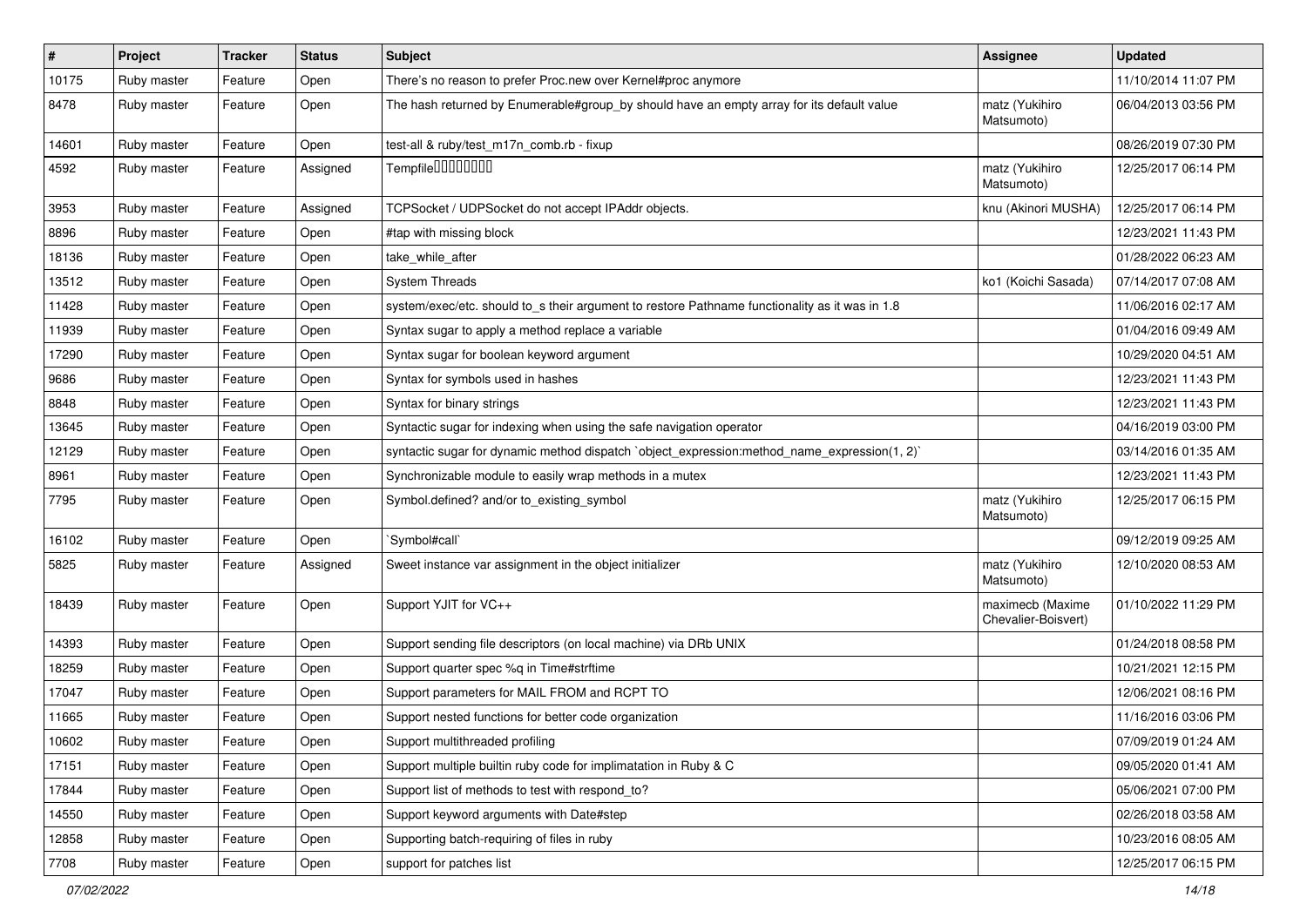| $\vert$ # | Project     | <b>Tracker</b> | <b>Status</b> | Subject                                                                                                            | Assignee                     | <b>Updated</b>      |
|-----------|-------------|----------------|---------------|--------------------------------------------------------------------------------------------------------------------|------------------------------|---------------------|
| 9830      | Ruby master | Feature        | Assigned      | Support for GOST private/public keys                                                                               |                              | 09/13/2015 03:10 AM |
| 11539     | Ruby master | Feature        | Open          | Support explicit declaration of volatile instance variables                                                        |                              | 01/26/2021 03:30 PM |
| 9445      | Ruby master | Feature        | Open          | Support emitting 1.9 Symbol keyword Hash syntax when pretty printing Hashes                                        |                              | 01/24/2014 06:01 AM |
| 8263      | Ruby master | Feature        | Assigned      | Support discovering yield state of individual Fibers                                                               | ko1 (Koichi Sasada)          | 12/23/2021 11:40 PM |
| 15024     | Ruby master | Feature        | Open          | Support block in Array#join                                                                                        |                              | 08/25/2018 05:05 AM |
| 17638     | Ruby master | Feature        | Assigned      | Support backtracing with the libbacktrace library                                                                  | naruse (Yui NARUSE)          | 03/05/2021 03:40 PM |
| 17616     | Ruby master | Feature        | Open          | Support backtracing on Linux with non-GNU-libc + libunwind                                                         |                              | 02/09/2021 01:12 PM |
| 14164     | Ruby master | Feature        | Open          | [Suggestion] Type system for ruby 3x to be usable for e. g. rubocop or autogenerating crystal code and so<br>forth |                              | 08/12/2019 08:15 AM |
| 17627     | Ruby master | Feature        | Open          | Suggestion: Implement `freeze_values` instance method on collection-like classes.                                  |                              | 02/16/2021 07:58 PM |
| 16638     | Ruby master | Feature        | Open          | Structured Data for Syslog                                                                                         |                              | 02/17/2020 07:06 PM |
| 10585     | Ruby master | Feature        | Open          | struct: speedup struct.attr = $v$ for first 10 attributes and struct[:attr] for big structs                        |                              | 06/30/2015 08:18 PM |
| 12416     | Ruby master | Feature        | Open          | struct rb_id_table lacks mark function                                                                             |                              | 09/22/2020 07:43 PM |
| 7349      | Ruby master | Feature        | Assigned      | Struct#inspect needs more meaningful output                                                                        | matz (Yukihiro<br>Matsumoto) | 12/25/2017 06:15 PM |
| 12380     | Ruby master | Feature        | Open          | 'Struct' as a subclass of 'Class'                                                                                  |                              | 05/14/2016 08:28 AM |
| 7845      | Ruby master | Feature        | Open          | Strip doesn't handle unicode space characters in ruby 1.9.2 & 1.9.3 (does in 1.9.1)                                |                              | 12/23/2021 11:43 PM |
| 10331     | Ruby master | Feature        | Open          | String#to_r to recognize negative denominators                                                                     |                              | 10/06/2014 02:44 PM |
| 10152     | Ruby master | Feature        | Open          | String#strip doesn't remove non-breaking space                                                                     |                              | 04/12/2015 07:36 PM |
| 16666     | Ruby master | Feature        | Open          | 'string' - 'str' as a shortcut for 'string'.gsub('str', ")?                                                        |                              | 03/01/2020 08:38 PM |
| 5558      | Ruby master | Feature        | Assigned      | String#% strange arity errors                                                                                      | matz (Yukihiro<br>Matsumoto) | 12/25/2017 06:15 PM |
| 17771     | Ruby master | Feature        | Open          | String#start_with? should not construct MatchData or set \$~                                                       |                              | 04/02/2021 02:49 PM |
| 15562     | Ruby master | Feature        | Open          | String#split` option to suppress the initial empty substring                                                       |                              | 01/28/2019 03:32 AM |
| 18597     | Ruby master | Feature        | Open          | Strings need a named method like 'dup' that doesn't duplicate if receiver is mutable                               |                              | 02/26/2022 11:56 PM |
| 15151     | Ruby master | Feature        | Open          | String#slice!(0,) creates a duplicate of original string                                                           |                              | 06/20/2019 03:37 PM |
| 6802      | Ruby master | Feature        | Assigned      | String#scan should have equivalent yielding MatchData                                                              | matz (Yukihiro<br>Matsumoto) | 12/25/2017 06:15 PM |
| 9116      | Ruby master | Feature        | Open          | String#rsplit missing                                                                                              |                              | 04/27/2017 10:00 AM |
| 9807      | Ruby master | Feature        | Open          | String.new with block                                                                                              |                              | 05/07/2014 05:54 AM |
| 16790     | Ruby master | Feature        | Open          | string format and refinements                                                                                      |                              | 04/16/2020 03:06 AM |
| 15588     | Ruby master | Feature        | Open          | String#each chunk and #chunks                                                                                      |                              | 12/25/2019 04:28 AM |
| 14783     | Ruby master | Feature        | Open          | String#chars_at / String#bytes_at                                                                                  |                              | 05/24/2018 01:18 PM |
| 17682     | Ruby master | Feature        | Open          | String#casecmp performance improvement                                                                             |                              | 03/24/2021 02:29 PM |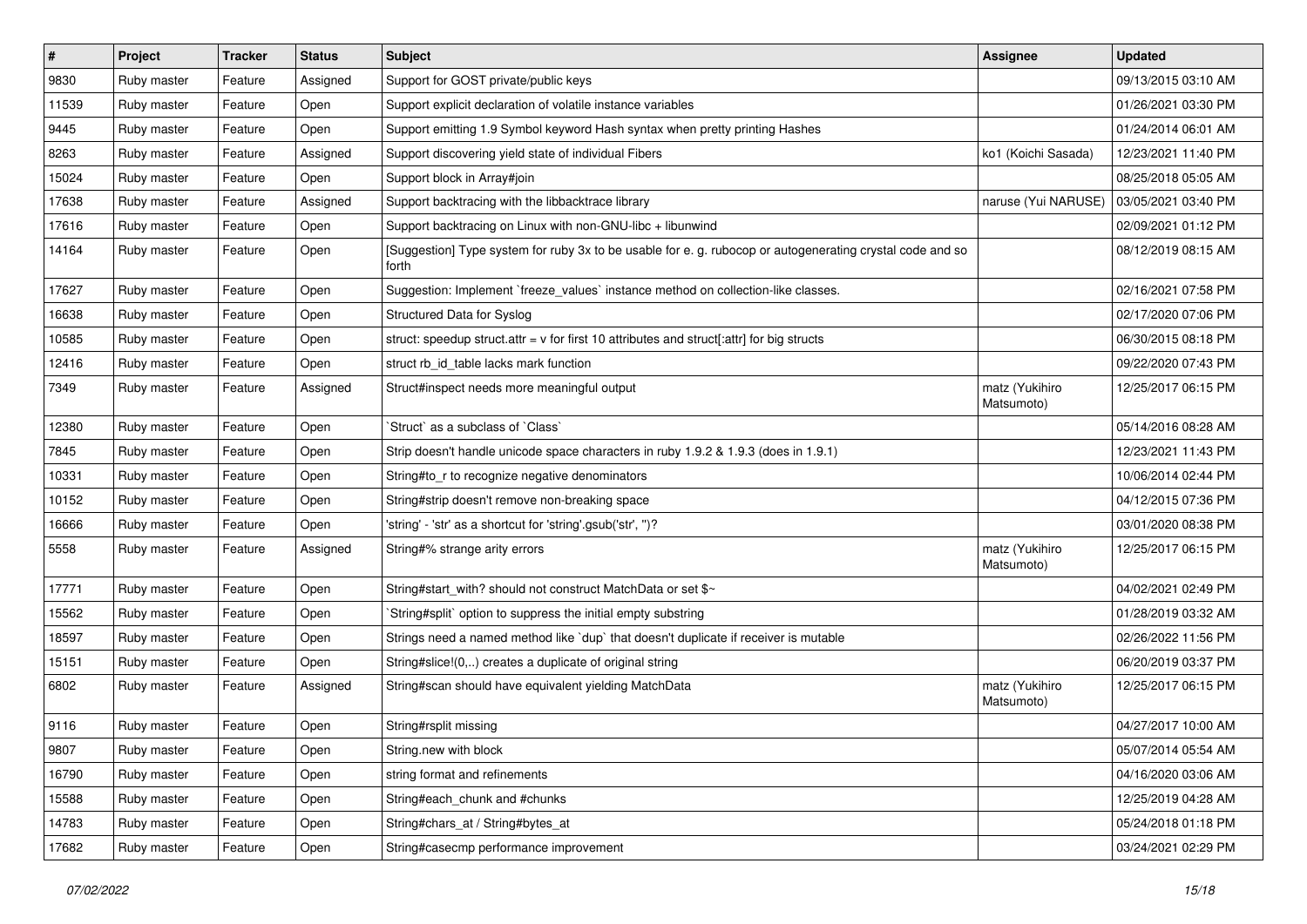| ∦     | Project     | <b>Tracker</b> | <b>Status</b> | Subject                                                                                                                      | <b>Assignee</b>                        | <b>Updated</b>      |
|-------|-------------|----------------|---------------|------------------------------------------------------------------------------------------------------------------------------|----------------------------------------|---------------------|
| 15899 | Ruby master | Feature        | Open          | String#before and String#after                                                                                               |                                        | 11/04/2019 08:57 PM |
| 15668 | Ruby master | Feature        | Open          | stdlib: Date - Time should return the difference in days                                                                     |                                        | 03/15/2019 07:09 AM |
| 17148 | Ruby master | Feature        | Open          | stdbuf(1) support                                                                                                            |                                        | 09/07/2020 04:12 AM |
| 18227 | Ruby master | Feature        | Open          | Static class initialization.                                                                                                 | ioquatix (Samuel<br>Williams)          | 09/29/2021 09:21 PM |
| 17859 | Ruby master | Feature        | Open          | Start IRB when running just `ruby`                                                                                           |                                        | 05/14/2021 07:54 AM |
| 8619  | Ruby master | Feature        | Open          | <b>Standard Profiling API</b>                                                                                                |                                        | 12/23/2021 11:43 PM |
| 11028 | Ruby master | Feature        | Assigned      | standalone running single file ( zipped archives of ruby code) running **without installation** using "gem<br>install "      | matz (Yukihiro<br>Matsumoto)           | 04/04/2015 01:44 AM |
| 16511 | Ruby master | Feature        | Open          | Staged warnings and better compatibility for keyword arguments in 2.7.1                                                      |                                        | 02/25/2020 06:54 PM |
| 6133  | Ruby master | Feature        | Assigned      | SSLSocketlshutdownllllll                                                                                                     |                                        | 09/13/2015 03:22 AM |
| 8688  | Ruby master | Feature        | Open          | #sprintf should accept strings as keys                                                                                       |                                        | 07/26/2013 02:33 AM |
| 14737 | Ruby master | Feature        | Assigned      | Split default gems into separate directory structure                                                                         | hsbt (Hiroshi<br>SHIBATA)              | 09/02/2020 06:00 PM |
| 15281 | Ruby master | Feature        | Assigned      | Speed up Set#intersect with size check.                                                                                      | knu (Akinori MUSHA)                    | 08/11/2020 02:43 AM |
| 12639 | Ruby master | Feature        | Assigned      | Speed up require in RubyGems by 5x                                                                                           | hsbt (Hiroshi<br>SHIBATA)              | 07/26/2018 02:12 AM |
| 16451 | Ruby master | Feature        | Open          | Special ternary operator for methods ending in `?`                                                                           |                                        | 12/26/2019 09:03 PM |
| 18825 | Ruby master | Feature        | Open          | Specialized instruction for "array literal + `.hash`"                                                                        |                                        | 06/14/2022 05:24 PM |
| 17127 | Ruby master | Feature        | Open          | Some TrueClass methods are faster if implemented in Ruby                                                                     |                                        | 11/05/2020 07:11 AM |
| 15833 | Ruby master | Feature        | Open          | Some refactors for shared-root array                                                                                         |                                        | 07/29/2019 07:13 AM |
| 16476 | Ruby master | Feature        | Open          | Socket.getaddrinfo cannot be interrupted by Timeout.timeout                                                                  | Glass_saga (Masaki<br>Matsushita)      | 06/16/2022 01:08 AM |
| 11388 | Ruby master | Feature        | Open          | SMTP Service Extension for Delivery Status Notifications                                                                     |                                        | 02/06/2018 11:37 AM |
| 13174 | Ruby master | Feature        | Open          | Smaller id table on 64bit platform                                                                                           |                                        | 01/31/2017 02:05 PM |
| 13620 | Ruby master | Feature        | Open          | Simplifying MRI's build system: always make install                                                                          |                                        | 07/08/2018 09:41 AM |
| 14565 | Ruby master | Feature        | Open          | Simpler, one-liner, failsafe require in ruby? [Suggested names: require_failsafe, require_safe, require_try,<br>require_add) |                                        | 10/09/2019 05:42 AM |
| 14328 | Ruby master | Feature        | Open          | SIMD vectorization                                                                                                           |                                        | 07/16/2018 05:12 PM |
| 12676 | Ruby master | Feature        | Assigned      | Significant performance increase, and code conciseness, for prime_division method in prime.rb                                | marcandre<br>(Marc-Andre<br>Lafortune) | 11/18/2016 03:46 PM |
| 11670 | Ruby master | Feature        | Open          | Show warning to make nested def obsolete                                                                                     | nobu (Nobuyoshi<br>Nakada)             | 11/09/2015 07:40 AM |
| 13668 | Ruby master | Feature        | Open          | Show / log test-all skips in CI here or at http://rubyci.org/?                                                               |                                        | 06/20/2017 03:30 AM |
| 17743 | Ruby master | Feature        | Open          | Show argument types in backtrace                                                                                             |                                        | 03/25/2021 06:39 PM |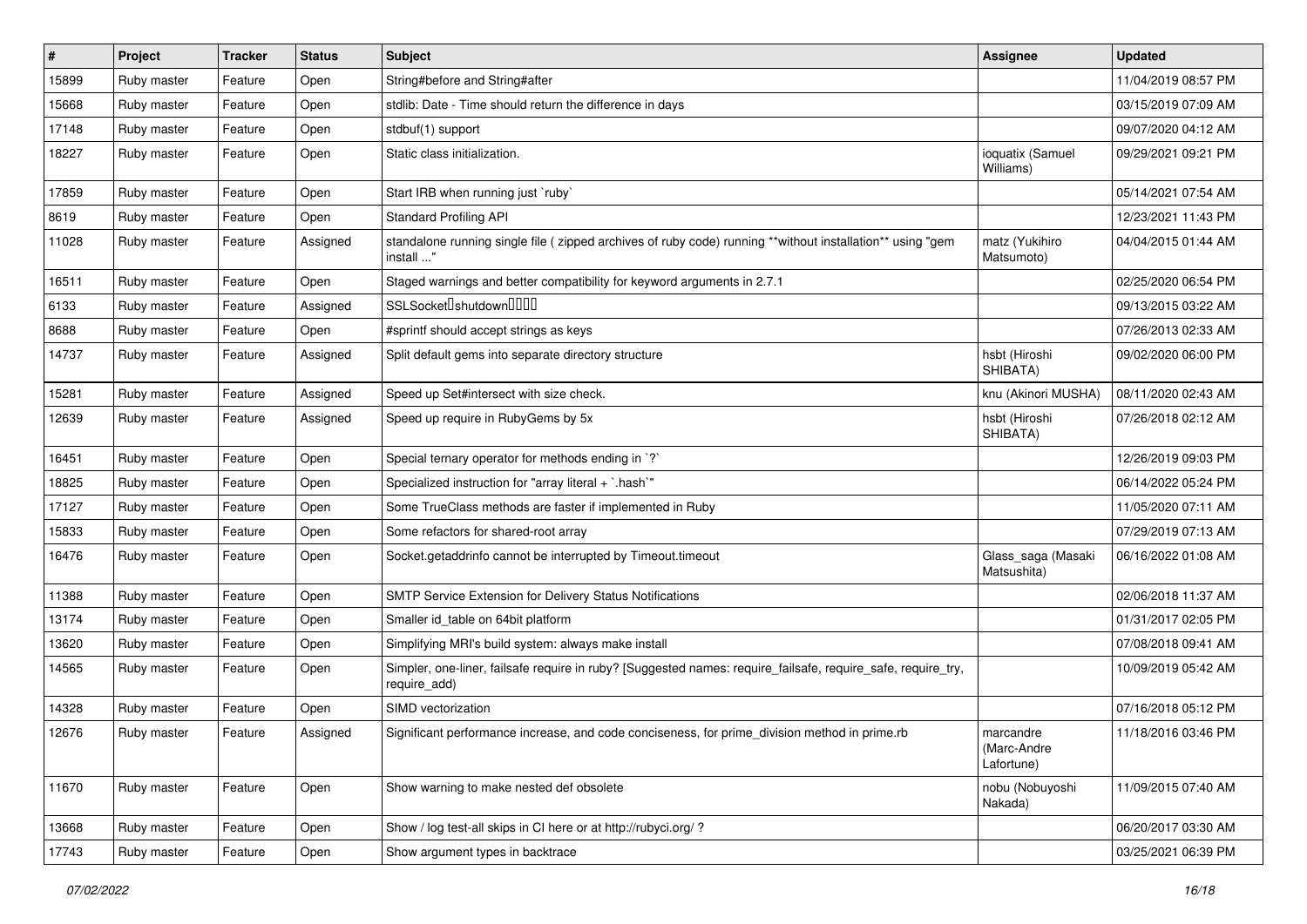| $\vert$ # | Project     | <b>Tracker</b> | <b>Status</b> | <b>Subject</b>                                                                                                                      | Assignee                     | <b>Updated</b>      |
|-----------|-------------|----------------|---------------|-------------------------------------------------------------------------------------------------------------------------------------|------------------------------|---------------------|
| 8853      | Ruby master | Feature        | Open          | Should String#sub(pattern) returns an Enumerator?                                                                                   |                              | 07/13/2019 12:32 AM |
| 8206      | Ruby master | Feature        | Open          | Should Ruby core implement String#blank?                                                                                            |                              | 04/28/2016 02:05 PM |
| 13124     | Ruby master | Feature        | Open          | Should #puts convert to external encoding?                                                                                          |                              | 12/01/2017 06:45 PM |
| 9049      | Ruby master | Feature        | Open          | Shorthands (a:b, *) for inclusive indexing                                                                                          |                              | 03/15/2018 12:26 AM |
| 18162     | Ruby master | Feature        | Open          | Shorthand method Proc#isolate to create isolated proc objects                                                                       |                              | 09/13/2021 02:33 AM |
| 6841      | Ruby master | Feature        | Assigned      | Shorthand for Assigning Return Value of Method to Self                                                                              | matz (Yukihiro<br>Matsumoto) | 12/10/2020 08:53 AM |
| 16241     | Ruby master | Feature        | Open          | Shorter syntax for anonymous refinements                                                                                            |                              | 11/20/2020 07:22 PM |
| 16791     | Ruby master | Feature        | Open          | Shortcut for Process::Status.exitstatus                                                                                             |                              | 05/19/2020 03:16 AM |
| 9953      | Ruby master | Feature        | Open          | set trace func values which could be frozen or symbols                                                                              |                              | 06/19/2014 10:44 PM |
| 16995     | Ruby master | Feature        | Open          | Sets: <=> should be specialized                                                                                                     |                              | 06/26/2020 08:43 PM |
| 16990     | Ruby master | Feature        | Open          | Sets: operators compatibility with Array                                                                                            |                              | 02/22/2021 11:37 PM |
| 16992     | Ruby master | Feature        | Open          | Sets: officially ordered                                                                                                            | matz (Yukihiro<br>Matsumoto) | 09/03/2020 02:08 PM |
| 16989     | Ruby master | Feature        | Open          | Sets: need $\Psi$                                                                                                                   | knu (Akinori MUSHA)          | 02/18/2022 02:57 AM |
| 16993     | Ruby master | Feature        | Open          | Sets: from hash keys using Hash#key set                                                                                             |                              | 06/27/2020 05:44 AM |
| 16991     | Ruby master | Feature        | Open          | Sets: add Set#join                                                                                                                  |                              | 06/26/2020 08:29 PM |
| 15240     | Ruby master | Feature        | Open          | Set operations check for is_a?(Set), rather than allowing duck typing                                                               | knu (Akinori MUSHA)          | 08/27/2019 08:12 PM |
| 7220      | Ruby master | Feature        | Open          | Separate IO#dup, StringIO#initialize_copy from dup(2)                                                                               |                              | 12/10/2020 08:47 AM |
| 17471     | Ruby master | Feature        | Open          | send_if method for improved conditional chaining                                                                                    |                              | 12/29/2020 03:23 PM |
| 12141     | Ruby master | Feature        | Open          | send and send                                                                                                                       |                              | 03/14/2016 01:32 AM |
| 17339     | Ruby master | Feature        | Assigned      | Semantic grouping with BigDecimal#to s                                                                                              | mrkn (Kenta Murata)          | 12/20/2021 12:39 PM |
| 18736     | Ruby master | Feature        | Open          | self-p for method chain                                                                                                             |                              | 04/15/2022 11:09 AM |
| 18265     | Ruby master | Feature        | Open          | Self-contained one-binary feature which discuss on ruby kaigi 2021 day 2, $\Box$ Ruby Committers vs the<br>World / CRuby Committers |                              | 10/24/2021 04:11 PM |
| 5741      | Ruby master | Feature        | Assigned      | Secure Erasure of Passwords                                                                                                         | matz (Yukihiro<br>Matsumoto) | 12/25/2017 06:15 PM |
| 16621     | Ruby master | Feature        | Open          | Second block parameter of Pathname#glob to be relative path from self                                                               |                              | 02/12/2020 11:27 PM |
| 16411     | Ruby master | Feature        | Open          | Safer keyword argument extension                                                                                                    |                              | 12/10/2019 02:45 AM |
| 8494      | Ruby master | Feature        | Open          | Safe method for defensive copies. alternative to 'dup'                                                                              |                              | 06/05/2013 04:26 PM |
| 8232      | Ruby master | Feature        | Open          | Rudiments of abstract algebra in Ruby                                                                                               | matz (Yukihiro<br>Matsumoto) | 04/09/2013 01:47 AM |
| 16978     | Ruby master | Feature        | Open          | Ruby should not use realpath for __FILE__                                                                                           | nobu (Nobuyoshi<br>Nakada)   | 04/01/2022 11:30 AM |